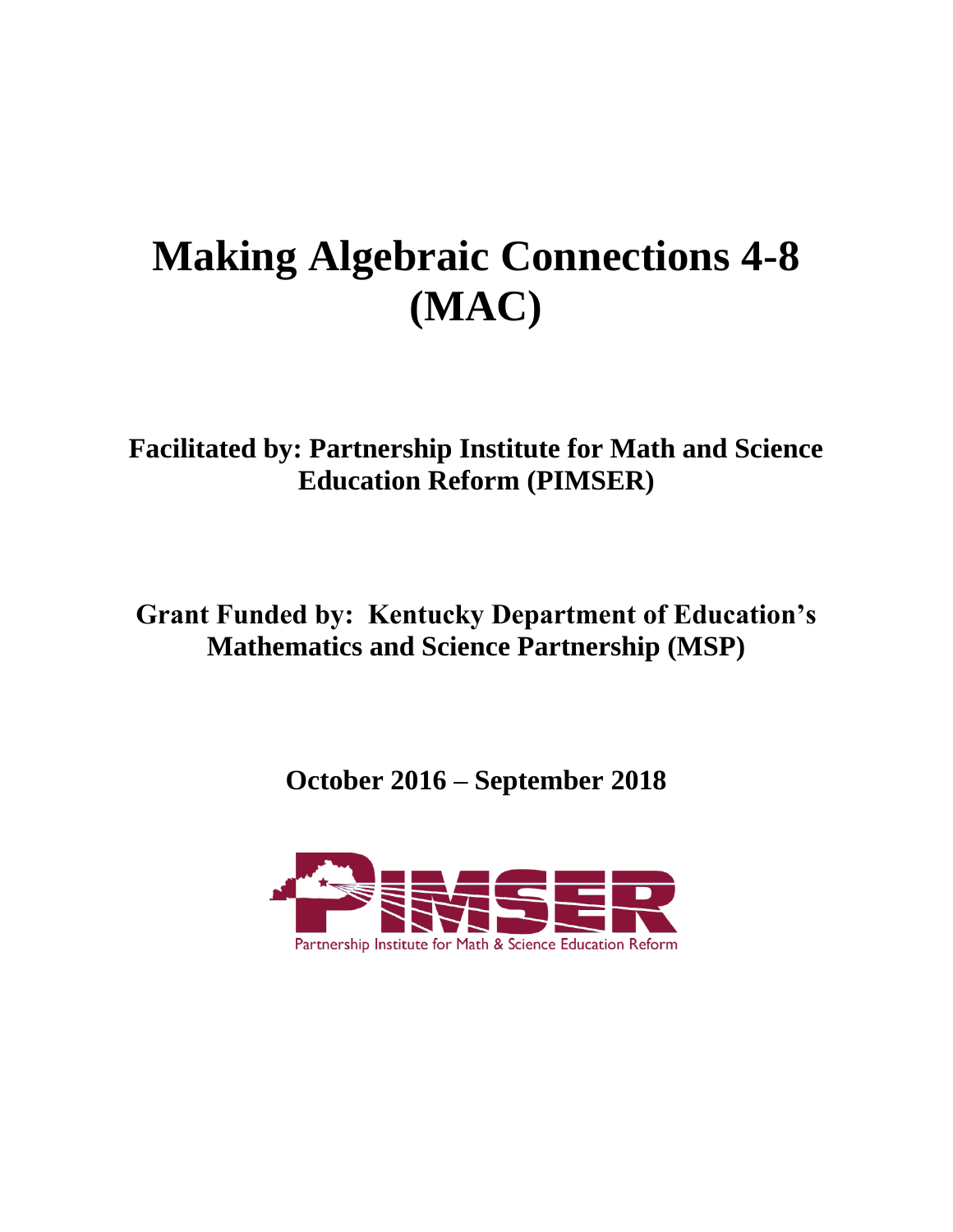# **Table of Contents**

| 5. OA.1 & 2: Order of Operations and Expressions 15-17          |  |
|-----------------------------------------------------------------|--|
| 7. RP.A.2 Proportional vs. Non-Proportional Relationships 18-22 |  |
|                                                                 |  |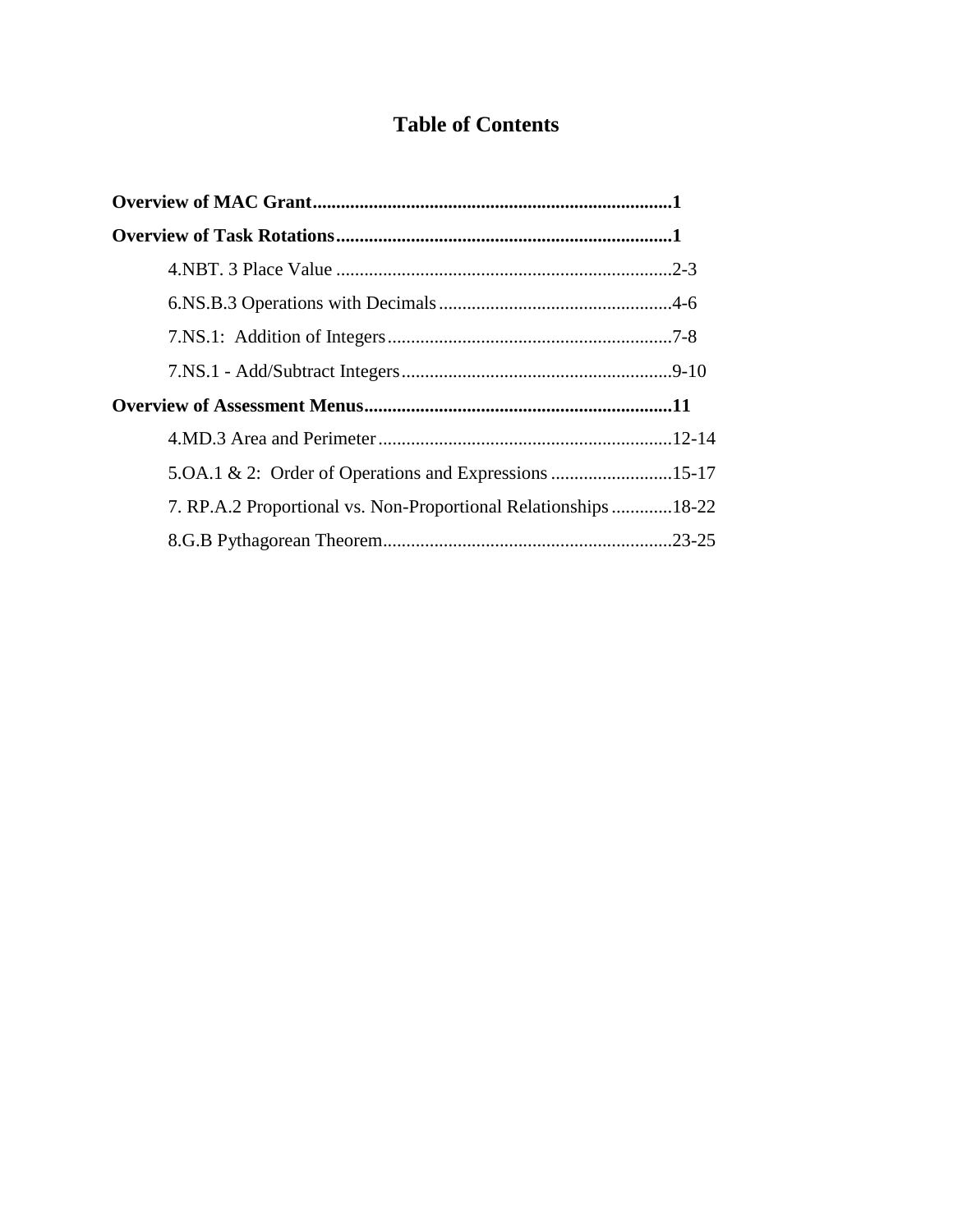#### **Overview of the MAC Grant**

The Making Algebraic Connections project (MAC) provided the content and strategies necessary for grade 4-8 teachers to engineer effective classroom experiences that help students self-assess and confront their misconceptions in algebraic reasoning. MAC content focused on deepening participating teachers' understanding of the content and pedagogical content knowledge necessary to teach the algebra in grades 4-8. The project addressed the foundational prerequisites that research identified as necessary for success in algebra along with the learning progression in algebra from grades 4-8 as outlined in the Kentucky Academic Standards (KAS) for mathematics and the connection to the Standards for Mathematical Practice (SMP) necessary for students to develop conceptual understanding.

MAC content included the use of innovative technology applications and a variety of instructional tools and strategies that support student learning. This content allowed teachers to learn how to provide effective Tier 1 intervention including differentiated learning experiences. Also, teachers explored instructional tools and strategies that helped them to provide learning experiences for students to develop the prerequisite conceptual knowledge needed to be successful in algebra in high school and beyond through vertical conversations and activities highlighting the progression of algebraic thought from intermediate to middle school. The project developed teacher capacity to gather evidence of student progress towards the Standards and to produce a bank of strategies and resources teachers can utilize when students need additional support to meet the Standards.

There were many instructional strategies that were learned with teacher-generated products. Two such products highlighted in this report are Task Rotations and Assessment Menus. Overviews of each instructional strategy are to follow with teacher generated products and teacher notes to guide others in the implementation of these products in their classrooms.

#### **Overview of Task Rotations**

Task rotations are an instructional strategy that can be used to formatively assess students' understanding of a particular mathematical topic. Based on the work of Harvey Silver and his associates at Thoughtful Classroom, a task rotation presents four distinct tasks that represent each of the four learning styles (Mastery, Understanding, Interpersonal and Self-Expressive).

Task rotations push students to reason and analyze their understanding of a mathematical topic in different styles. Implementation varies among teachers. Some encourage students to try all the tasks while other teachers provide a student-choice option. Regardless of how task rotations are implemented, the four tasks provide an opportunity for differentiation of instruction.

Teachers in the MAC grant received extensive training in Harvey Silver's Math Tools before creating their own task rotation. MAC teachers paired their knowledge of KAS and along with their work on the SMPs in workshops in order to develop the mathematical framework needed to write the task rotation. MAC teachers completed a book study and learned about the variety of instructional tools used by each of the four learning styles. The task rotations along with Teacher Notes to help guide implementation are included in the following section: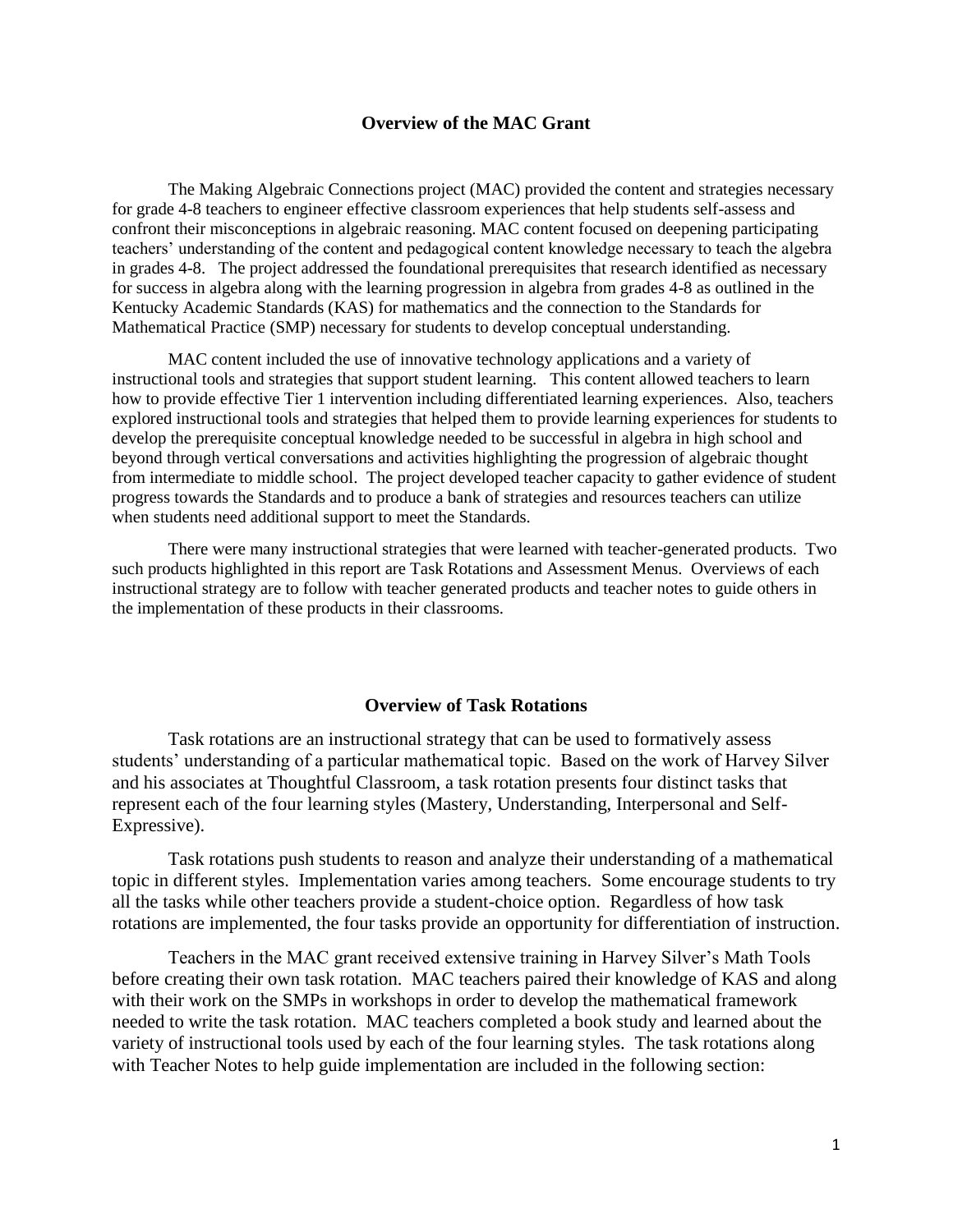#### **Teacher Notes for Task Rotation**

#### **4.NBT.3 Place Value**

#### **Rationale for Task Rotation:**

This task rotation centers around the idea of rounding whole numbers up to the nearest hundred and thousand. Rounding serves as a critical skill as students develop their estimating skills for determining the reasonableness of an answer. The use of models, diagrams and number lines is critical in the laying the conceptional development of this standard for student understanding. This task rotation allows students to describe the process of rounding in their own terms and then using this knowledge to round numbers in a variety of mathematical and real-world examples.

#### **CCSS-M Standard(s):**

4.NBT.A.3. Use place value understanding to round multi-digit whole numbers to any place. **Standards for Mathematical Practice (SMP):**

*The tasks could utilize many of the SMPs. Below are the major SMPs that each task utilizes.* Mastery Task:

*SMP 6: Attend to precision.* 

Students identify the individual procedural steps on their way to solving a problem using rounding.

Understanding Task:

*SMP. 4: Model with Mathematics* 

Students illustrate using a model such as a number line or diagram to justify how they rounded a number to the nearest hundred or thousand.

Interpersonal Task:

*SMP 3: Construct viable arguments and critique the reasoning of others.* 

Students engage in deep forms of thinking by examining a situation closely and applying mathematical concepts and procedures to determine who's right.

*SMP 6: Attend to Precision* 

Students examine claims and check for errors. Also, students express numerical answers with appropriate degree of precision and carefully formulated explanations.

Self-Expressive Task:

*SMP 2: Reason Abstractly and Quantitatively*

Students reason (decontextualize) how quantities they see around them in real-life could be mathematically represented (contextualized).

#### **Misconceptions:**

When rounding students do not understand the convention for rounding because they often do not understand place value. For example, when rounding 12, 516, students struggle finding the digit in the thousands place. This misconception is perpetuated when teachers use rhymes that are not grounded in conceptual understanding for teaching students how to round numbers.

For example,

Round 147,589 to the nearest ten-thousand:

a. Find the place

b. Look next door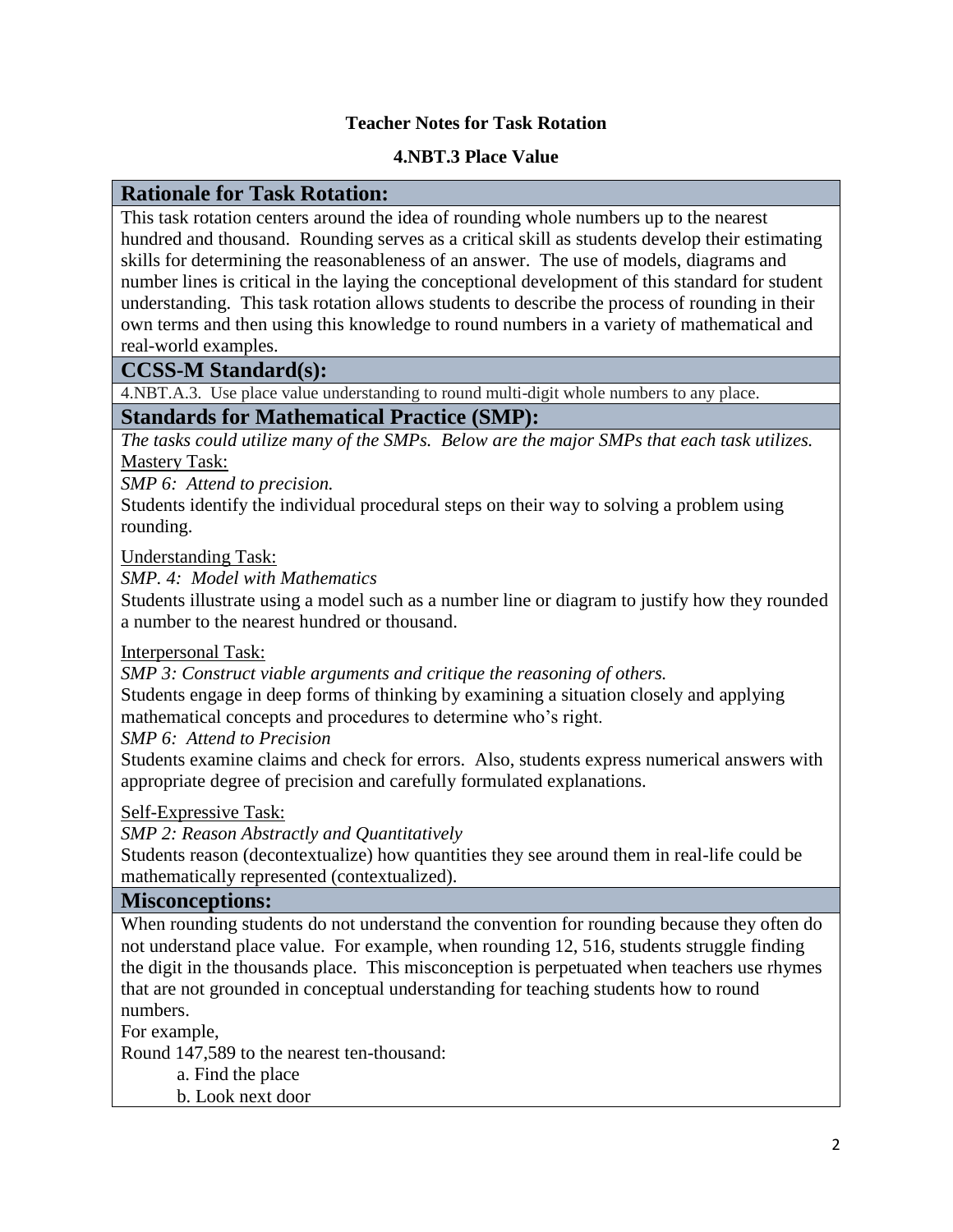c. 5 or bigger...Add 1 more!

d. 4 or less… Let it rest!

While it might seem like a great trick to get students to round, students misconstrue the poem, thus perpetuating the misconception.

Additionally, if teachers decide to use number lines to demonstrate how to round (helping to bolster conceptual understanding), students' lack of understanding of place value can impact students' ability to construct and understand the meaning behind the number line.

# **Implementation of the Task Rotation:**

This task rotation offers an additional formative assessment for teachers to incorporate in their classrooms. This rotation can be assigned as bell work, class work, or homework. Upon first exposure to a task rotation, students will need a great amount of guidance in what is expected of each task. Completing just one of the tasks at a time builds a knowledge of what will be expected of them in the future. There is also a great deal of leeway in how they are implemented. Student may select two or three to complete or a teacher may assign all four tasks. These tasks are not to be used as work left for a substitute in the absence of the teacher.

# **Task Rotation: 4.NBT.3 Place Value**

Standard: 4.NBT.3: Using place value understanding to round multi-digit whole numbers to any place.

| <b>Mastery</b>                                                                                                 | <b>Interpersonal</b>                                                                                                                                                                                                                                                                                                                                                                                                     |
|----------------------------------------------------------------------------------------------------------------|--------------------------------------------------------------------------------------------------------------------------------------------------------------------------------------------------------------------------------------------------------------------------------------------------------------------------------------------------------------------------------------------------------------------------|
| Create a fist list of steps you feel you need in order to<br>round numbers to the nearest hundred or thousand. | Big Creek Elementary needs to purchase water bottles<br>for field day. If 1,529 students attend the school,<br>about how many water bottles should be purchased if<br>the water comes in cases of 100? Mary says to round<br>to the nearest hundred since water comes in cases of<br>100. Joe says if rounded to the nearest hundred every<br>student won't get a water bottle. Who is right?<br>Explain your reasoning. |
| Understanding                                                                                                  | <b>Self-Expressive</b>                                                                                                                                                                                                                                                                                                                                                                                                   |
| Round the following numbers to the place<br>specified:                                                         | Create a real-life scenario in which the following<br>mathematics is modeled:                                                                                                                                                                                                                                                                                                                                            |
| 1,529 rounded to the nearest hundred.<br>1,529 rounded to the nearest thousand.                                | A situation in which the answer when<br>a)<br>rounded to the nearest hundred will be equal to<br>1200.                                                                                                                                                                                                                                                                                                                   |
| Prove your answer by representing with models<br>(examplenumber lines, diagrams).                              | b) A situation in which the answer when rounded<br>to the nearest thousand will be equal to 3000.                                                                                                                                                                                                                                                                                                                        |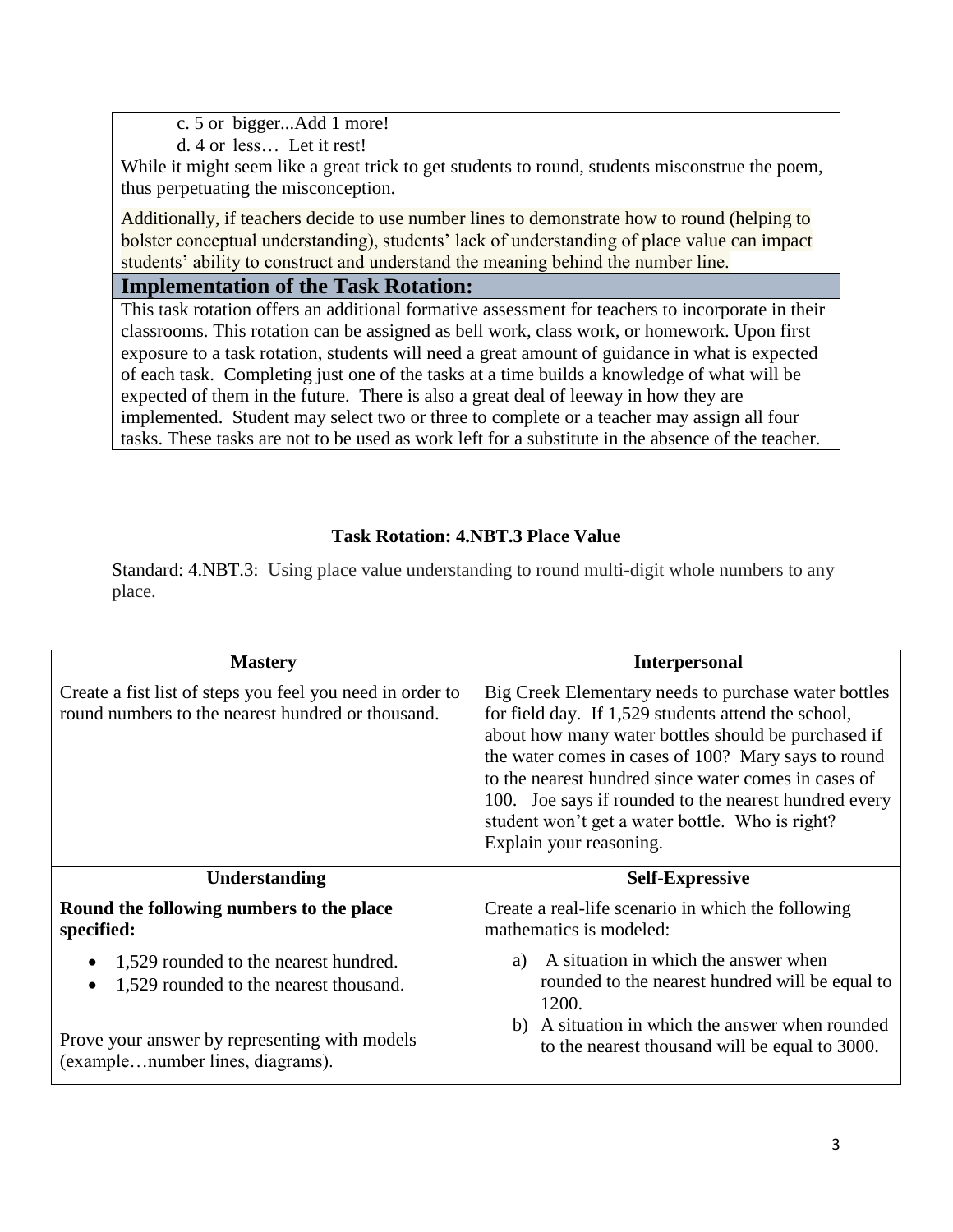#### **Teacher Notes for Task Rotation:**

#### **6.NS.B.3 Operations with Decimals**

#### **Rationale for Task Rotation:**

This task rotation focuses on using the standard algorithm of operating with decimals using all four operations. At this level students are expected to fluently use the standard algorithm to add, subtract, multiply, and divide with multi-digit decimals. Standard algorithm first appears in the CCSS in 3rd grade (add and subtract using whole numbers); in the 4th grade (add and subtract with the standard algorithm using multi-digit whole numbers) and in 5th grade (modeling decimals, place value and properties). This task rotation provides students opportunities to examine the standard algorithms and practice its use with a variety of tasks. Students will hone their understanding of the use of standard algorithms by: deriving patterns seen in various problems, writing how they are used in real-world scenarios and examining others' reasoning for error analysis.

#### **CCSS-M Standard(s):**

Standard: **6.NS.B.3** - Fluently add, subtract, multiply, and divide multi-digit decimals using standard algorithm for each operation.

#### **Standards for Mathematical Practice (SMP):**

*The tasks could utilize many of the SMPs. Below are the major SMPs that each task utilizes.* Mastery Task:

*SMP 6: Attend to Precision.* 

Students write definitions and use representations to make connections among the terms. Students learn to communicate math ideas using appropriate terminology through the use of this vocabulary.

Understanding Task:

*SMP 2: Reasoning Abstractly and Quantitatively.* 

Students contextualize the example problems to determine how the placement of the decimal point is derived by the use of the standard algorithm. Students search for patterns within the quantities provided and how the units (whole numbers and decimal parts) are represented.

#### Interpersonal Task:

*SMP 3: Construct a Viable Argument and Critique the Reasoning of Others.* Students argue for or against a stance based on their knowledge of standard algorithms and justify their thinking with examples.

Self-Expressive Task:

*SMP 4: Model with Mathematics.* 

Students create and model a real-world situation where they are use the appropriate operations to solve a decimal operation problem.

#### **Misconceptions:**

Students often confuse how to use the decimal when adding, subtracting, multiplying, and dividing. This task pushes students to use and support their reasoning effectively.

It holds true that when adding and subtracting with decimals that the "decimals line up," in turn you are lining the values of each digit according to place value. When using the standard algorithm the decimal would come "straight down" to maintain its correct placement between the whole number and decimal parts.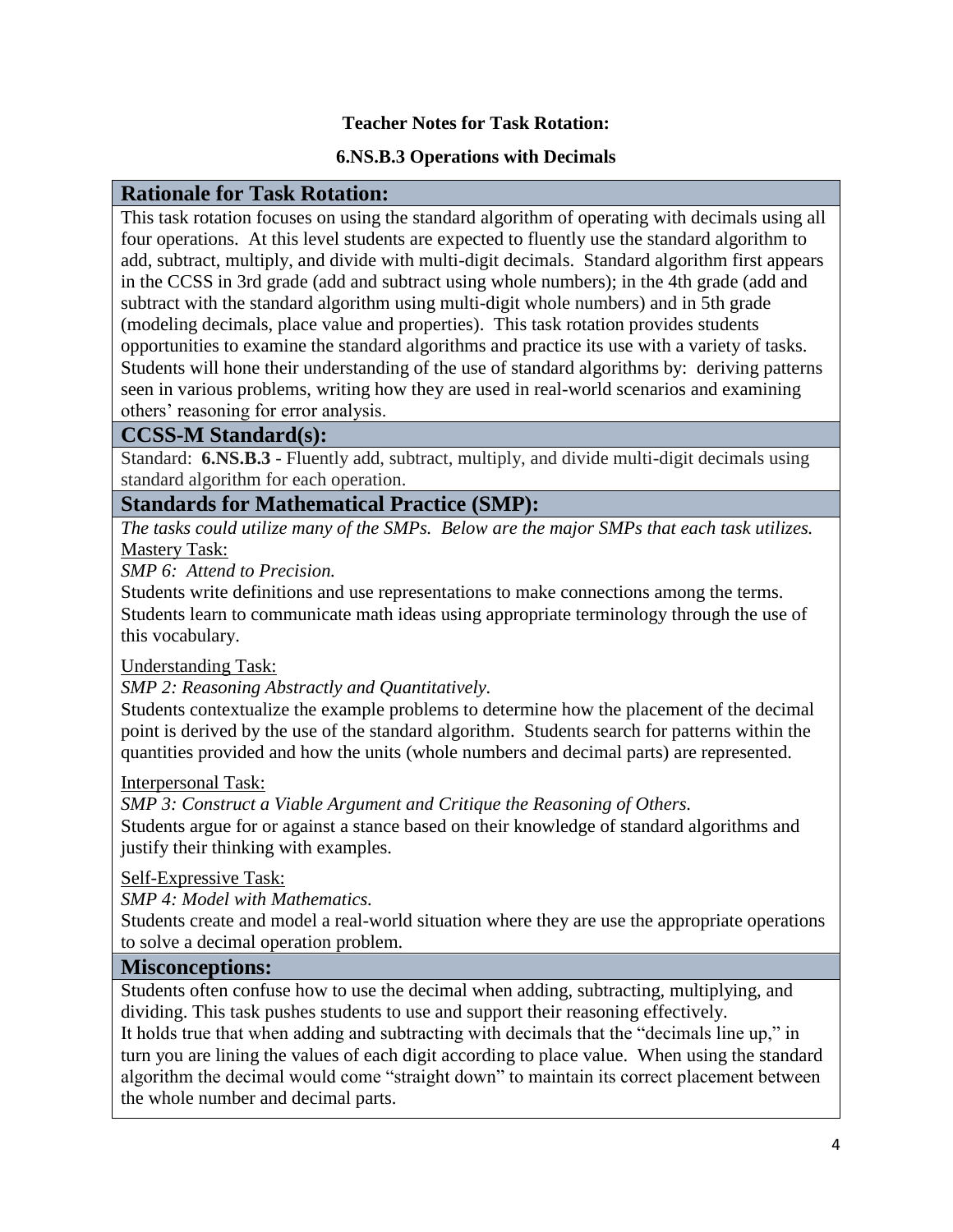To multiply with decimals, the decimals do not have to be "lined up." You will multiply as with whole numbers. Once the product is achieved, students will refer back to the multipliers to determine the decimal value of the product. The total number of decimal digits in the multipliers will be the number of decimal places in the product. Hence, if you are multiplying a number in the hundredths by a number in the tenths your product will be in the thousandths.  $(1/100 \times 1/10 = 1/1,000)$ .



When dividing with decimals the divisor must be a whole number. To change a decimal number into a whole number, move the decimal to the end of the number. Mathematically you are multiplying by a power of 10. If the divisor has been multiplied to achieve a whole number, the dividend must be multiplied by the same power of 10. (You can relate this back to equivalent fractions.) The decimal in the dividend will go straight up into the quotient.



# **Implementation of the Task Rotation:**

This task rotation is an excellent way in which to formatively assess your students. These tasks can be assigned as bell work, class work, or homework. It is important that these tasks are not to be assigned at one time. (Students could choose one task to show their understanding of this standard. These tasks are not to be used for work that a substitute teacher assigns in a teacher's absence.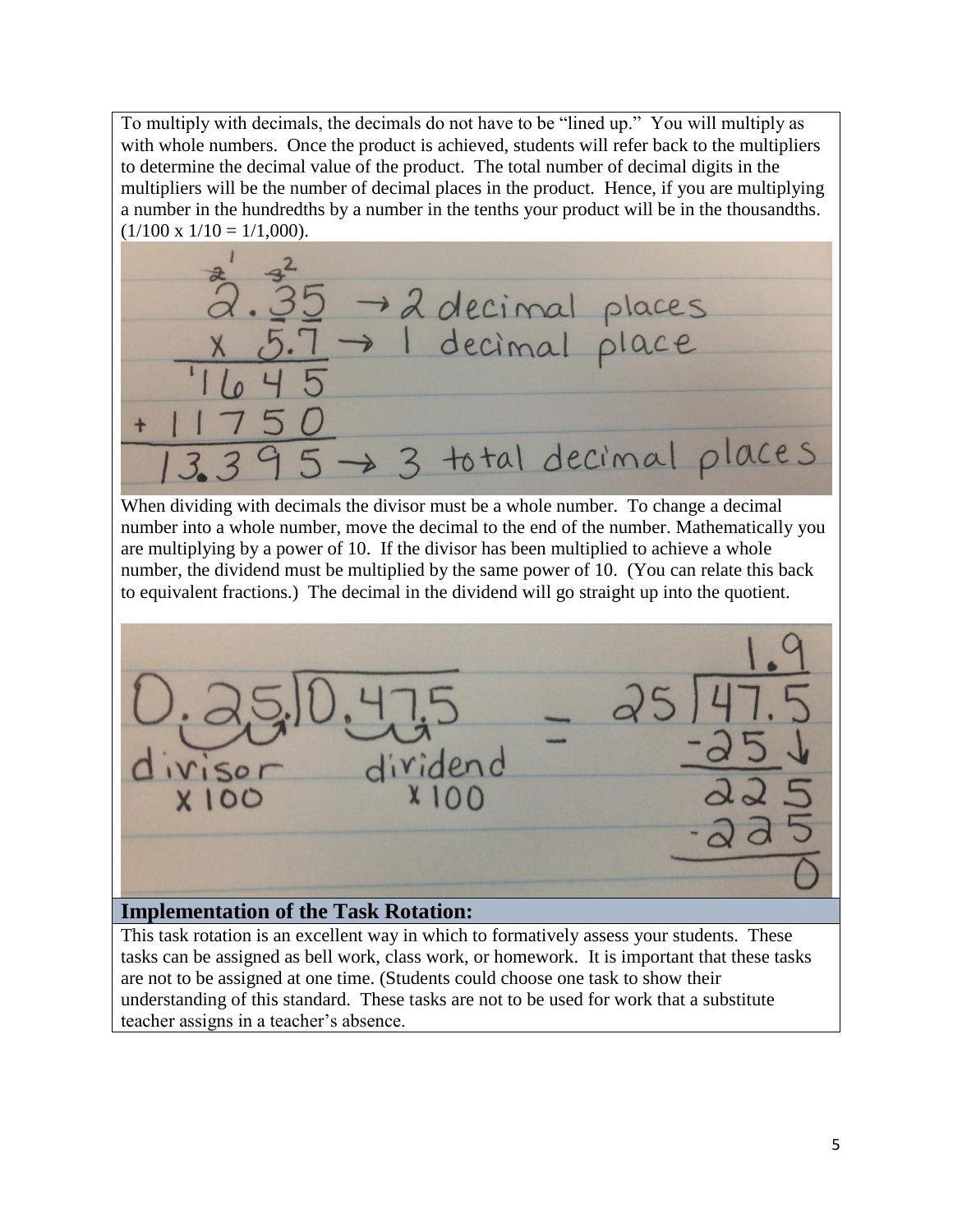# **Task Rotation: 6.NS.B.3 Operations with Decimals**

Standard: 6.NS.B.3- Fluently add, subtract, multiply, and divide multi-digit decimals using standard algorithm for each operation.

| <b>Mastery</b>                                                                                                                                                                                     |                       | <b>Interpersonal</b>                                                                                                                                                                                                                                  |  |
|----------------------------------------------------------------------------------------------------------------------------------------------------------------------------------------------------|-----------------------|-------------------------------------------------------------------------------------------------------------------------------------------------------------------------------------------------------------------------------------------------------|--|
| Complete the knowledge cards for each term on the<br>list below. Include an icon, drawing, or graph that<br>illustrates the term. Create a word web to show<br>how the terms relate to each other. |                       | James and Jon are learning about operations with<br>decimals. James says that the decimals always<br>need to be lined up no matter what the operation.<br>Jon disagrees and says that is not the case.<br>Who is correct and why? Provide examples to |  |
| Decimal addition<br>Decimal subtraction                                                                                                                                                            |                       | justify your reasoning.                                                                                                                                                                                                                               |  |
| Decimal multiplication                                                                                                                                                                             |                       |                                                                                                                                                                                                                                                       |  |
| Decimal division                                                                                                                                                                                   |                       |                                                                                                                                                                                                                                                       |  |
| <b>Standard Algorithm</b>                                                                                                                                                                          |                       |                                                                                                                                                                                                                                                       |  |
| Understanding                                                                                                                                                                                      |                       | <b>Self-Expressive</b>                                                                                                                                                                                                                                |  |
| Examine the following problems. Describe any<br>patterns in the decimals you notice: a) between the<br>problem given and the answer and b) among the<br>different problems.                        |                       | Create your own real-world scenario where at least<br>one decimal operation would be used. Describe the<br>situation and solve your problem using the standard<br>algorithm for each operation.                                                       |  |
| Problem A                                                                                                                                                                                          | Problem B             |                                                                                                                                                                                                                                                       |  |
| 25.3                                                                                                                                                                                               | 16.8                  |                                                                                                                                                                                                                                                       |  |
| $+ 7.21$<br>32.51                                                                                                                                                                                  | $-10.9$<br>5.9        |                                                                                                                                                                                                                                                       |  |
|                                                                                                                                                                                                    |                       |                                                                                                                                                                                                                                                       |  |
| Problem C                                                                                                                                                                                          | Problem D             |                                                                                                                                                                                                                                                       |  |
| 9.3                                                                                                                                                                                                | $9.72 \div 3.6 = 2.7$ |                                                                                                                                                                                                                                                       |  |
| X 2.45                                                                                                                                                                                             |                       |                                                                                                                                                                                                                                                       |  |
| 22.785                                                                                                                                                                                             |                       |                                                                                                                                                                                                                                                       |  |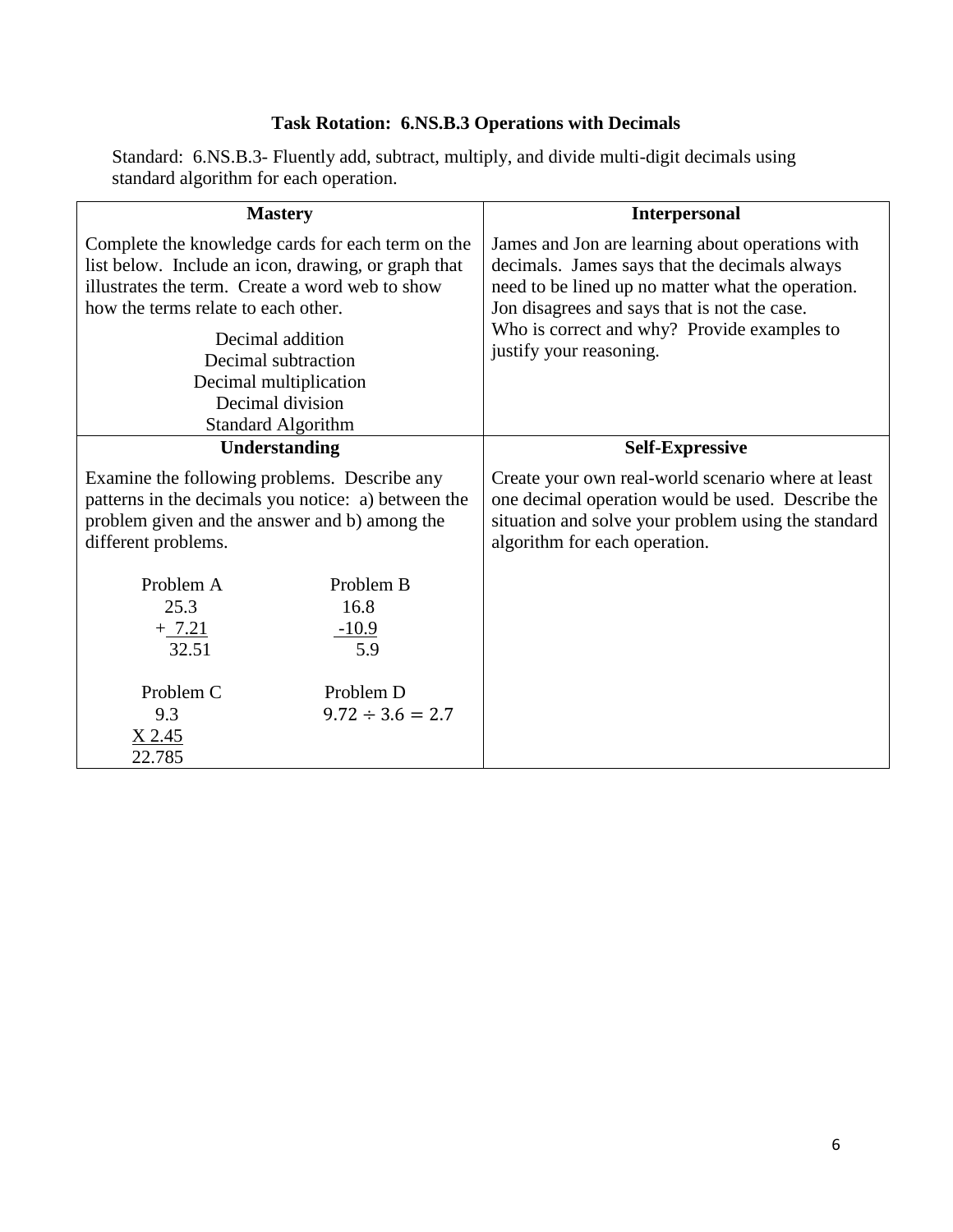#### **Teacher Notes for Task Rotation**

#### **7.NS.1: Addition of Integers**

#### **Rationale for Task Rotation:**

The rationale for this task rotation is two-fold. First, students often do not learn about how a mathematical topic is found in the world around them. Students will work on real-world representations and scenarios that illustrate addition of integers. Second, students will learn about common misconceptions associated with the addition of integers and how to use error analysis to debunk these misconceptions.

#### **CCSS-M Standard(s):**

7.NS.1 Apply and extend previous understandings of addition and subtraction to add and subtract rational numbers; represent addition and subtraction on a horizontal or vertical number line diagram.

# **Standards for Mathematical Practice (SMP):**

*The tasks could utilize many of the SMPs. Below are the major SMPs that each task utilizes.* Mastery Task:

*SMP 3: Construct viable arguments and critique the reasoning of others* 

Students must use their knowledge of signs rules and integers to determine how to correct problem and justify their reasoning.

Understanding Task:

*SMP 6: Attend to precision*

Students try to communicate precisely to others whether a mathematical statement is true always, sometimes or never with use of counterexamples, correct application of sign rules and vocabulary.

Interpersonal Task:

*SMP 2: Reason abstractly and quantitatively*

Students must apply the mathematics they know to represent real-world situations. They must be able to identify important quantities around them and represent using correct mathematical symbols.

Self-Expressive Task:

*SMP 4: Model with mathematics*

Students are asked to represent mathematical quantities in a variety of models.

*SMP #5 Use appropriate tools strategically*

Students are given a variety of models they can use to represent a quantity. No particular model was specified for students to use.

#### **Misconceptions:**

Operations with signed numbers is problematic for many students. Quite often, teachers state a variety of sign rules and do not take the time to conceptually build students' understanding of integer operations. Quick sign rules such as:

- if the signs are the same, then the answer is positive or
- if they are different, they are negative

may be partially correct for multiplication and division of integers but do not necessary translate to addition of integers. Students confuse these quick sayings without thinking about the application of them to specific operations such as addition. This task rotation pushes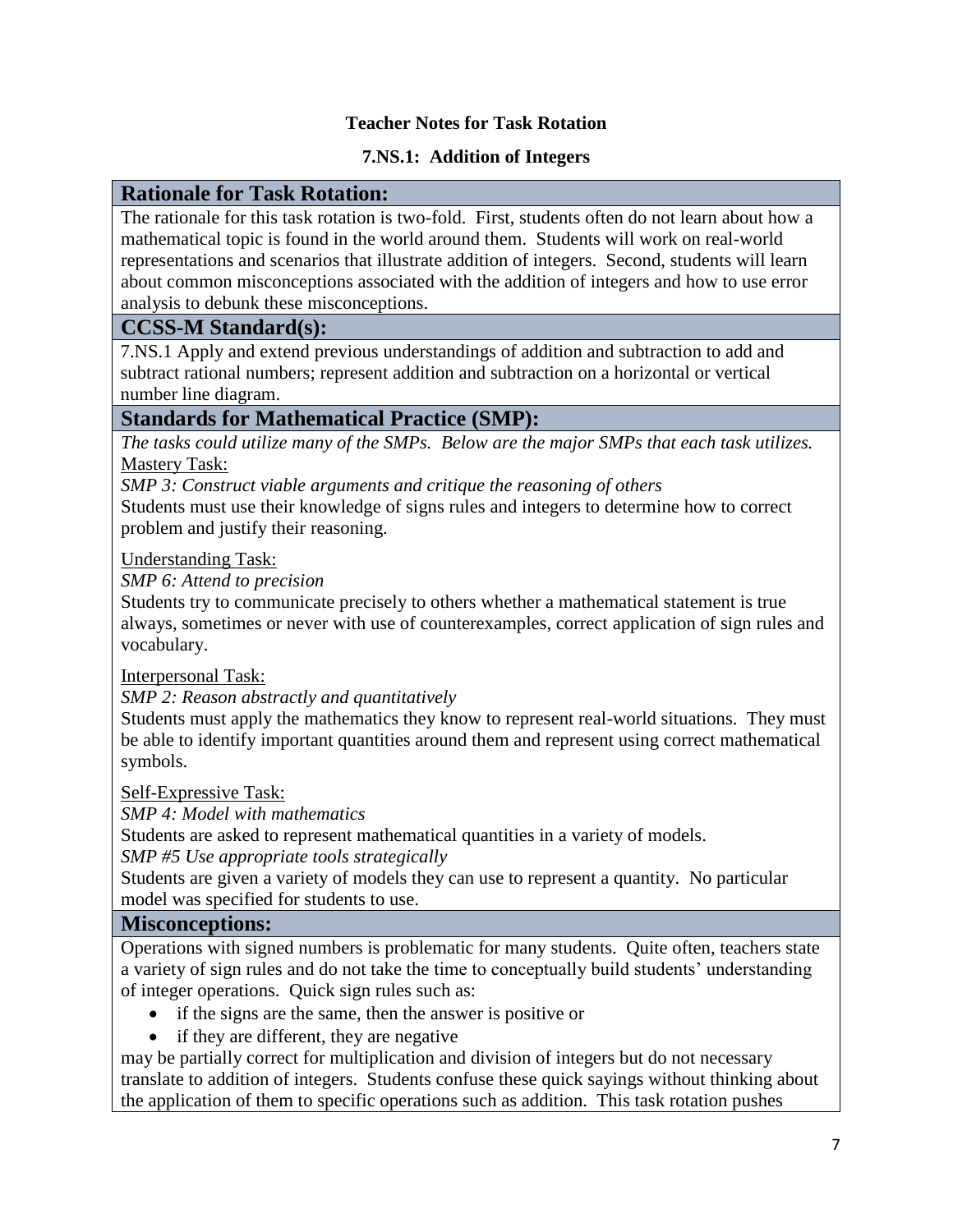students to examine a variety of models and representations along with error analysis to build more of a conceptual understanding of integer addition,

# **Implementation of the Task Rotation:**

This task rotation is an excellent way in which to formatively assess your students. These tasks can be assigned as bell work, class work, or homework. It is important that these tasks are not to be assigned at one time. (Students could choose one task to show their understanding of this standard). These tasks are not to be used for work that a substitute teacher assigns in a teacher's absence.

#### **Task Rotation**

#### **7.NS.1: Addition of Integers**

Standard: 7.NS.1 Apply and extend previous understandings of addition and subtraction to add and subtract rational numbers; represent addition and subtraction on a horizontal or vertical number line diagram.

| <b>Mastery</b>                                                                                                                                                                                                   | <b>Interpersonal</b>                                                                                                                               |
|------------------------------------------------------------------------------------------------------------------------------------------------------------------------------------------------------------------|----------------------------------------------------------------------------------------------------------------------------------------------------|
| What's wrong?<br>Directions: Correct the signs, as needed, of the                                                                                                                                                | Where in the world?                                                                                                                                |
| integers in the following problems to get the given<br>sums. Justify your solution.                                                                                                                              | Directions: Write AND solve a real-world problem<br>based on each set of given criteria.                                                           |
| $7 + (-12) = 5$                                                                                                                                                                                                  | One problem that includes the sum of two<br>positive integers                                                                                      |
| $3 + (-4) = -1$<br>$(-6) + 9 = -3$                                                                                                                                                                               | One problem that includes the sum of two<br>negative integers<br>Two problems that include the sum of a<br>positive and a negative integer         |
| <b>Understanding</b><br><b>Sometimes-Always-Never</b>                                                                                                                                                            | <b>Self-Expressive</b><br><b>Modeling with Manipulatives</b>                                                                                       |
| Directions: Determine whether each statement is true<br>or false. If the statement is false, provide a<br>counterexample to show it is false and then change the<br>underlined word to make it a true statement. | Directions: Using a number line, algebra tiles. or two-<br>color counters, model the solutions to the following<br>problems. Explain your answers. |
| The sum of a negative integer and a positive<br>integer is always negative.                                                                                                                                      | $-5 + 3=$                                                                                                                                          |
| The sum of two negative integers is sometimes<br>negative.                                                                                                                                                       | $3 + (-6) =$                                                                                                                                       |
| The sum of two positive integers is never<br>negative.                                                                                                                                                           |                                                                                                                                                    |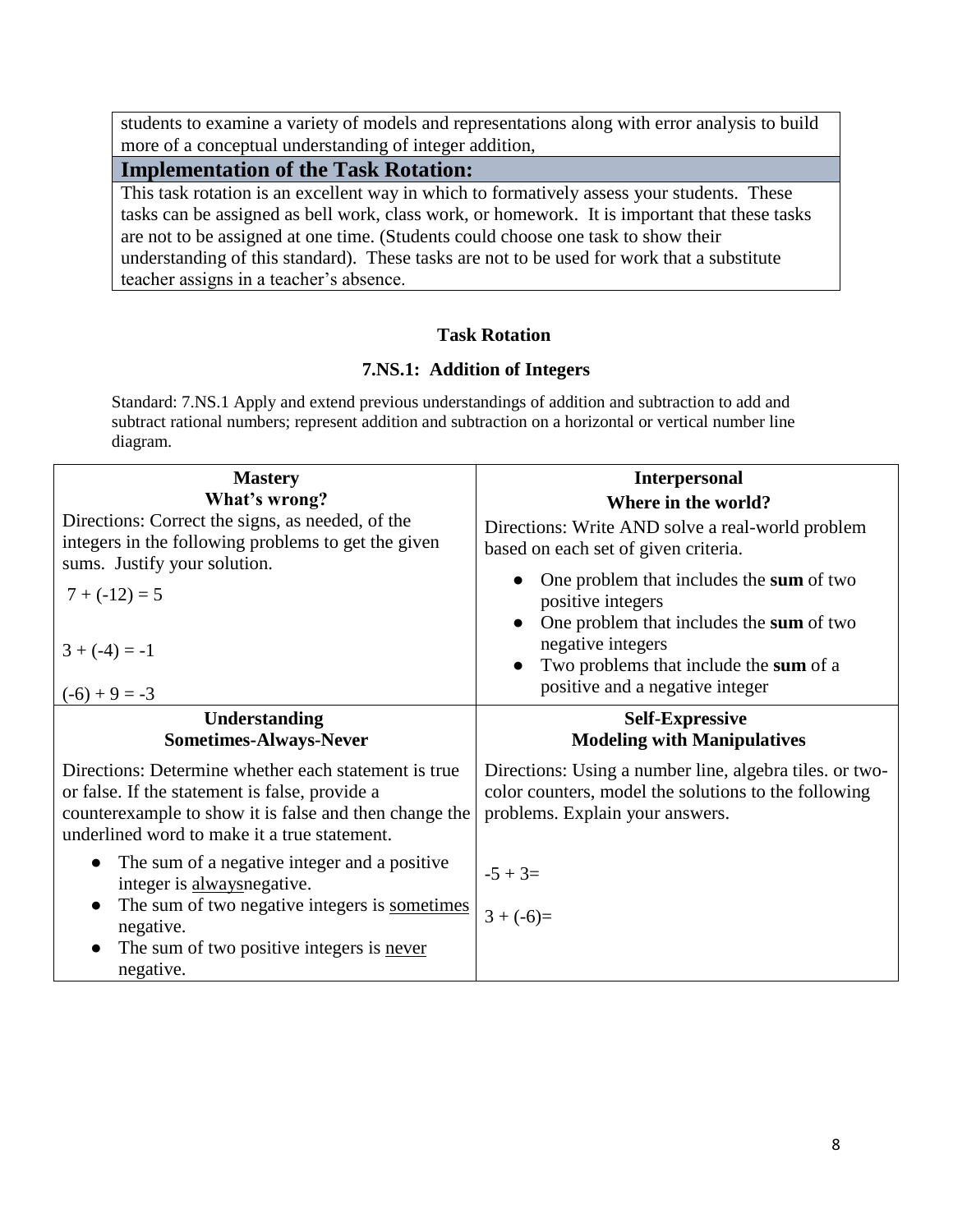#### **Teacher Notes for Task Rotation:**

#### **7.NS.1 - Add/Subtract Integers**

#### **Rationale for Task Rotation:**

The reason for this task rotation is to extend and ensure that students understand the processes of adding and subtracting integers. The mastery task assumes students understand the process of taking averages and uses negative integers to push students' understanding of adding and subtracting integers. The next task, interpersonal, lets the students reflect and express what they understand about addition and subtraction of integers and provides a forum for discussion. The next task, understanding, presents the students with a variety of questions where they will demonstrate their knowledge of adding and subtracting integers. The final task, self-expressive, allows the students a chance to model the process of adding and subtracting integers by writing a number sentence and modeling through the use of vertical and horizontal number lines. All of these tasks work together to help students move forward in their understanding of addition and subtraction of integers.

#### **CCSS-M Standard(s):**

**7.NS.1** Apply and extend previous understandings of addition and subtraction to add and subtract rational numbers; represent addition and subtraction on a horizontal or vertical number line diagram.

#### **Standards for Mathematical Practice (SMP):**

*The tasks could utilize many of the SMPs. Below are the major SMPs that each task utilizes.* Mastery Task:

*SMP 2: Reason Abstractly and Quantitatively*

Students must make sense of the quantities presented in order to find the average. They can be flexible with their knowledge of the properties of operations to allow them to add the integers.

Understanding Task:

*SMP 3: Construct Viable Arguments and Critique the Reasoning of Others* As students state whether they agree or disagree with the given statements they are also required to explain their solution. To coincide with SMP 1 students are also deciding if the statements make sense in relation to integers.

#### Interpersonal Task:

*SMP 2 Reason Abstractly and Quantitatively*

This task provides an open approach for students to show their understanding of integers. The easy to use format makes it easier for students to create a coherent response.

*SMP 6: Attend to Precision*

As students are responding to the prompt it is crucial that they communicate effectively. They will use precise terminology to support their explanations.

Self-Expressive Task:

*SMP 4: Model with Mathematics*

This task requires students to create a unique number sentence using integers as well as creating a model to show their number sentence. They must work with a partner which will provide immediate feedback. Models will help students make sense of their problems and make changes as necessary.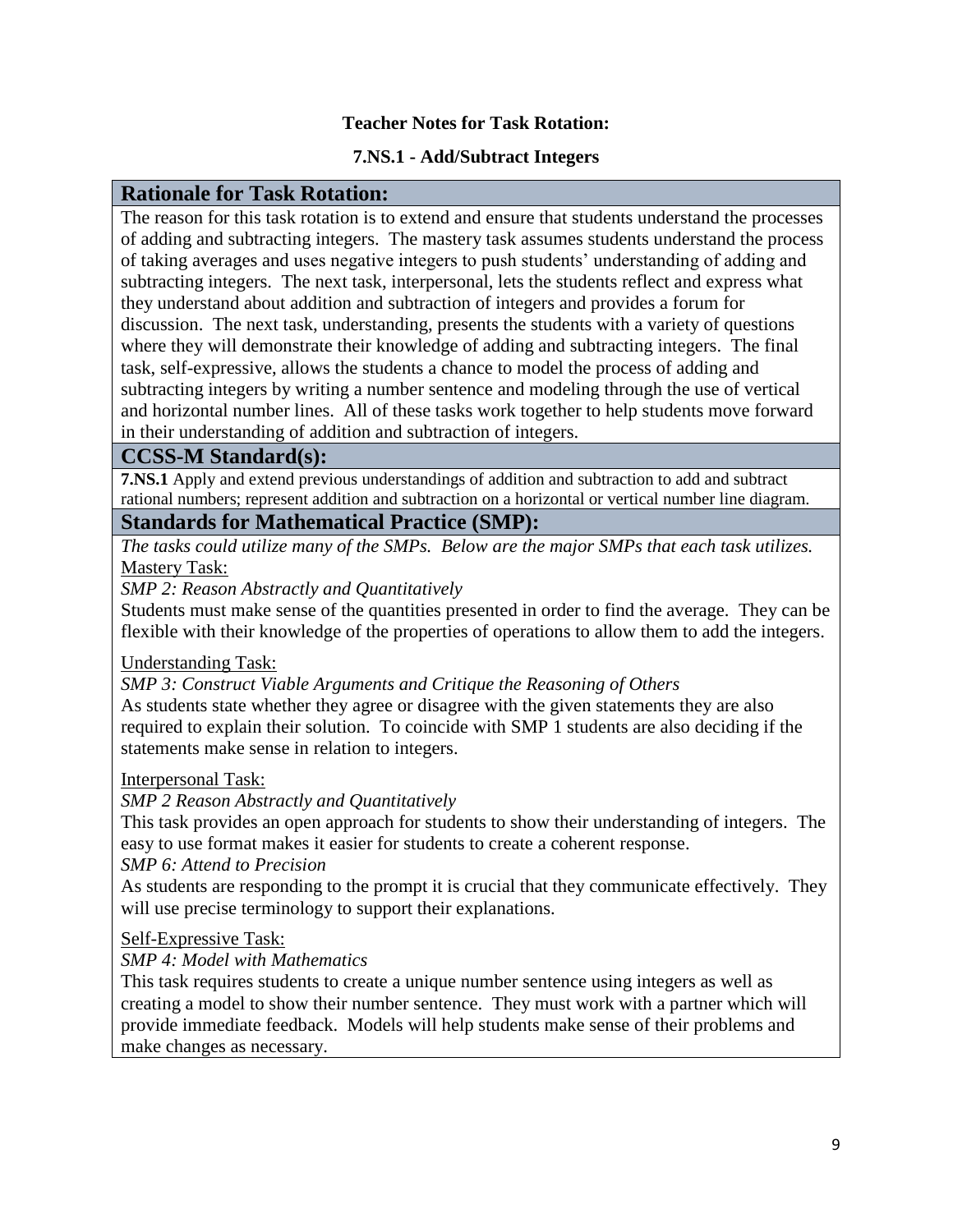#### **Misconceptions:**

Students often make the mistake of using multiplication and division rules when solving addition and subtraction problems. It is important to give students time to reason about the numbers presented and the size of the positive and negative numbers before introducing the rules. Students also have trouble separating whole numbers from integers. In a problem such as 10-(-7), students think they can subtract 7 and the answer is 3. They are not acknowledging the size of -7.

#### **Implementation of the Task Rotation:**

This task rotation is an excellent way in which to formatively assess your students. These tasks can be assigned as bell work, class work, or homework. It is important that these tasks are not to be assigned at one time. (Students could choose one task to show their understanding of this standard). These tasks are not to be used for work that a substitute teacher assigns in a teacher's absence.

#### **Task Rotation: 7.NS.1 - Add/Subtract Integers**

Standard: **7.NS.1** Apply and extend previous understandings of addition and subtraction to add and subtract rational numbers; represent addition and subtraction on a horizontal or vertical number line diagram.

| <b>Mastery</b>                                                                                                                                                                                                          | <b>Interpersonal</b>                                                                                                                                                                                                               |
|-------------------------------------------------------------------------------------------------------------------------------------------------------------------------------------------------------------------------|------------------------------------------------------------------------------------------------------------------------------------------------------------------------------------------------------------------------------------|
| <b>What's Wrong?</b>                                                                                                                                                                                                    | I know what I know about                                                                                                                                                                                                           |
| The Daily Temperatures this week were:<br>4<br>13<br>$-2$<br>$-6$<br>$-1$<br>$-10$<br>4                                                                                                                                 | Fill out the following based on what you've<br>learned about integers.<br>I know what I know about<br>First, I know<br>In addition, I Know<br>Finally, I Know<br>Now you know what I know about                                    |
| James says: Average is 5.7<br>Jane says: Average is 3.5                                                                                                                                                                 |                                                                                                                                                                                                                                    |
| Understanding                                                                                                                                                                                                           | <b>Self-Expressive</b>                                                                                                                                                                                                             |
| <b>Support or Refute</b>                                                                                                                                                                                                | <b>Modeling Manipulation</b>                                                                                                                                                                                                       |
|                                                                                                                                                                                                                         |                                                                                                                                                                                                                                    |
| Look at these 4 statements, decide if you<br>support (agree) or Refute (disagree) with the<br>statement and tell why.<br>1. You can't subtract negative numbers.<br>2. Subtracting is the same as adding a<br>negative. | Write two math sentences using integers.<br>One sentence should model addition while the<br>second should model subtraction. In each<br>math sentence use at least one negative<br>integer.<br>Model and solve the sentences using |
| 3. -10 degrees is colder than 0 degrees.<br>A negative added to a positive will always<br>give you a negative answer.                                                                                                   | horizontal or vertical number lines.                                                                                                                                                                                               |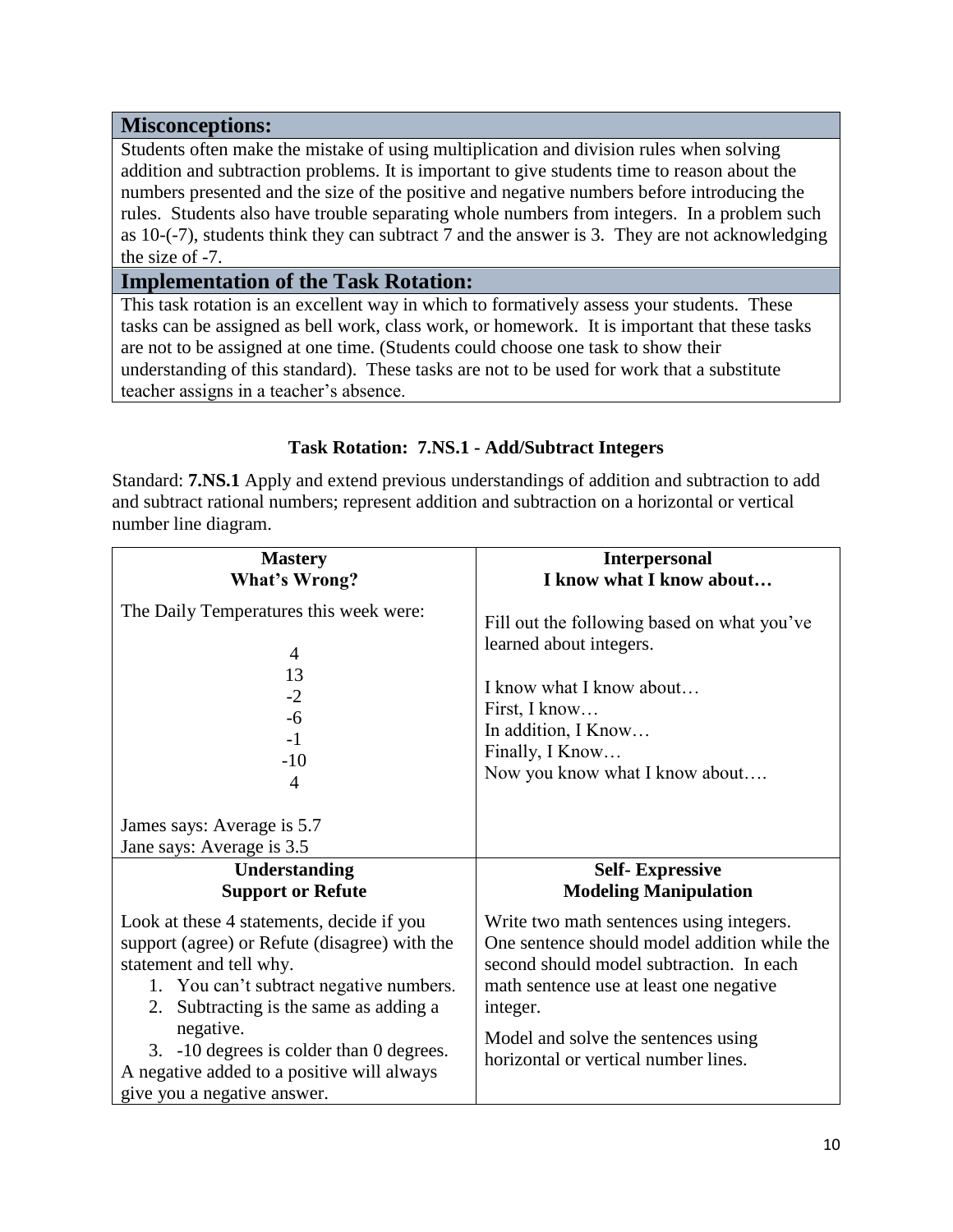#### **Overview of Assessment Menu**

The assessment menu is an extension of the task rotation. The four learning styles (Mastery, Understanding, Interpersonal and Self-Expressive) that are a part of Harvey Silver's work are the basis for this instructional strategy. Assessment menu debunks the idea that one form of assessment fits all students needs.

For the assessment menu, a teacher creates three levels of task for each learning style. The levels (1, 2, and 3) differ in the cognitive demand required by the student to answer the task. Depending on the learning style, the levels move in complexity of student thought from defining, listing, comparing/contrasting, express opinions (Level 1) to creating diagrams, explanations, speculations and reflection (Level 2) to creating a variety of representations, creative products (art, poetry, inventions) and defend positions (Level 3).

Student-choice is key in this instructional strategy. It is not the goal for a student to complete all twelve tasks, but rather choose four tasks. They are to choose one from each learning style and one from each level of complexity. Student-choice allows for this strategy to easily differentiate assessment. It is important to note that some tasks within the assessment menu may need scoring rubrics with success criteria listed in order to properly assess students' work.

The assessment menus with guiding teacher notes for implementation are included in the following section.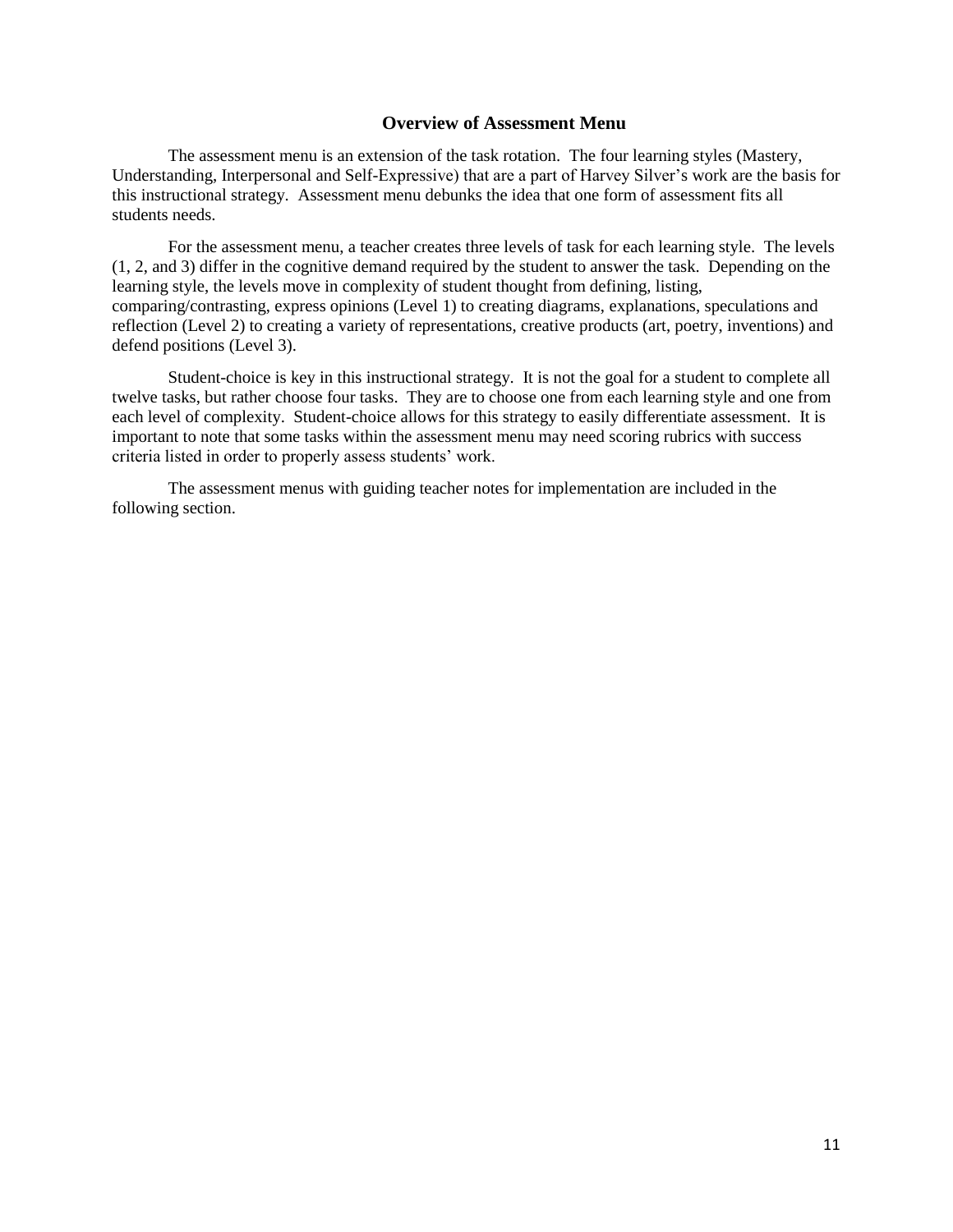#### **Teacher Notes for Assessment Menu:**

#### **4.MD.3 Area and Perimeter**

#### **Rationale for Assessment Menu:**

This assessment menu focuses on the concepts relate to area and perimeter. Area and perimeter are two important and fundamental parts of geometry which provide context for many real-world problems. This assessment menu provides multiple opportunities for student to showcase their knowledge of what is area and perimeter along with comparing and contrasting these important geometric topics.

#### **Assessment Menu Levels of Complexity Explained:**

The assessment menu utilizes the four learning styles of mastery, understanding, interpersonal and self-expressive. Each learning style has three levels of complexity: Level One:

Students will define vocabulary, agree or disagree, create a rectangle, and prioritize knowledge.

Level Two:

Students will create diagram, support with evidence, speculate all possible outcomes, and reflect through writing.

Level Three:

Students will demonstrate knowledge, propose solutions, invent a solution, and act on feelings.

#### **CCSS-M Standard(s):**

4.MD.3 Apply the area and perimeter formulas for rectangles in real world and mathematical problems.

# **Standards for Mathematical Practice (SMP):**

*The tasks could utilize many of the SMPs. Below are the major SMPs that each task utilizes.* Mastery Task

SMP 1: *Make sense of problems and persevere in solving them*.

Students will define area and perimeter and label length, width and area. They will use the length and width to calculate both area and perimeter.

Understanding Tasks:

*SMP 2: Reason abstractly and quantitatively.* 

Students will make sense of the problem to determine the correct area and perimeter.

Interpersonal Tasks:

*SMP 7: Look for and make use of structure.* 

Students will use knowledge of properties to efficiently solve problems (find area and perimeter).

Self-Expressive Tasks:

*SMP 8: Look for and express regularity in repeated reasoning.* 

Students will evaluate the reasonableness of their answers and make generalizations based on findings.

#### **Misconceptions:**

There are two major misconceptions of perimeter and area. First, students interchange the definitions of perimeter and area. Quite often these concepts are taught by introducing the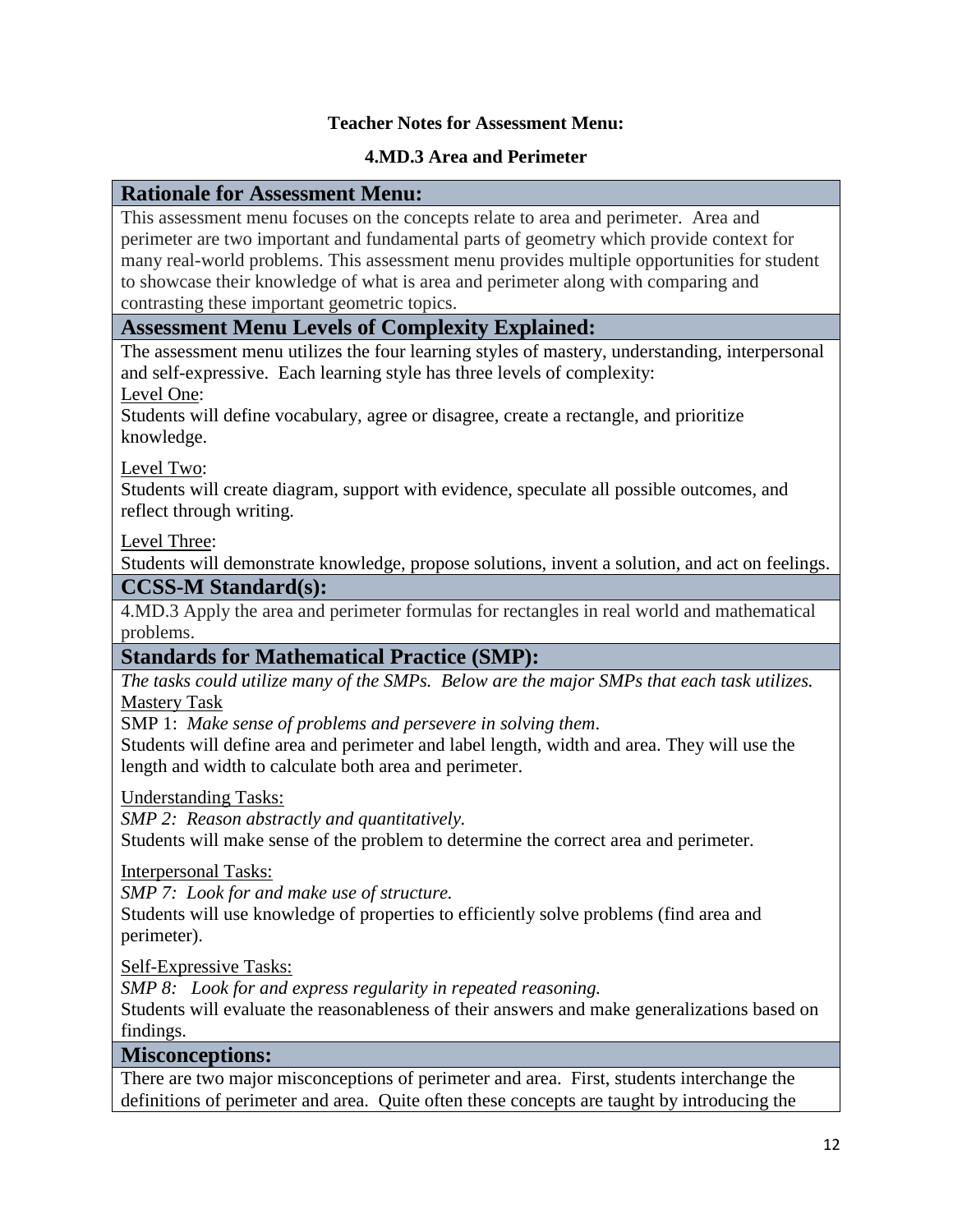formula first rather than having students build a conceptual understanding of the two concepts. Secondly, students confuse the formulas for area and perimeter. Perhaps this is because they confuse the idea of perimeter and area. Teachers also need to be aware of their language when instructing about area of rectangles. Often teachers create another misconception by noting that the area formula for rectangles is the only area formula. This is only one of many area formulas used for polygons. Consistent reminders and spiral review are excellent ways to counteract this misconception. Constant exposure to real life example is critical.

#### **Implementation of the Assessment Menu:**

This assessment menu is an excellent way in which to formatively assess your students. These assessment tasks could also be summative. (Note: Some tasks require a scoring guide or rubric for proper summative evaluation). However, teachers need to note that not all tasks are assigned for students to complete. **Students are to select at least one task from each row (complexity level) and one task from each column (learning style).** The purpose of these tasks is to push student thought in a variety of modalities. Also, student choice is key with an assessment menu. Differentiated instruction and assessment is a key outcome of implementing the assessment menu. These tasks can be assigned as bell work, class work or homework. It is important that these tasks are not to be assigned at one time. These tasks are not to be used for work that a substitute teacher assigns in a teacher's absence.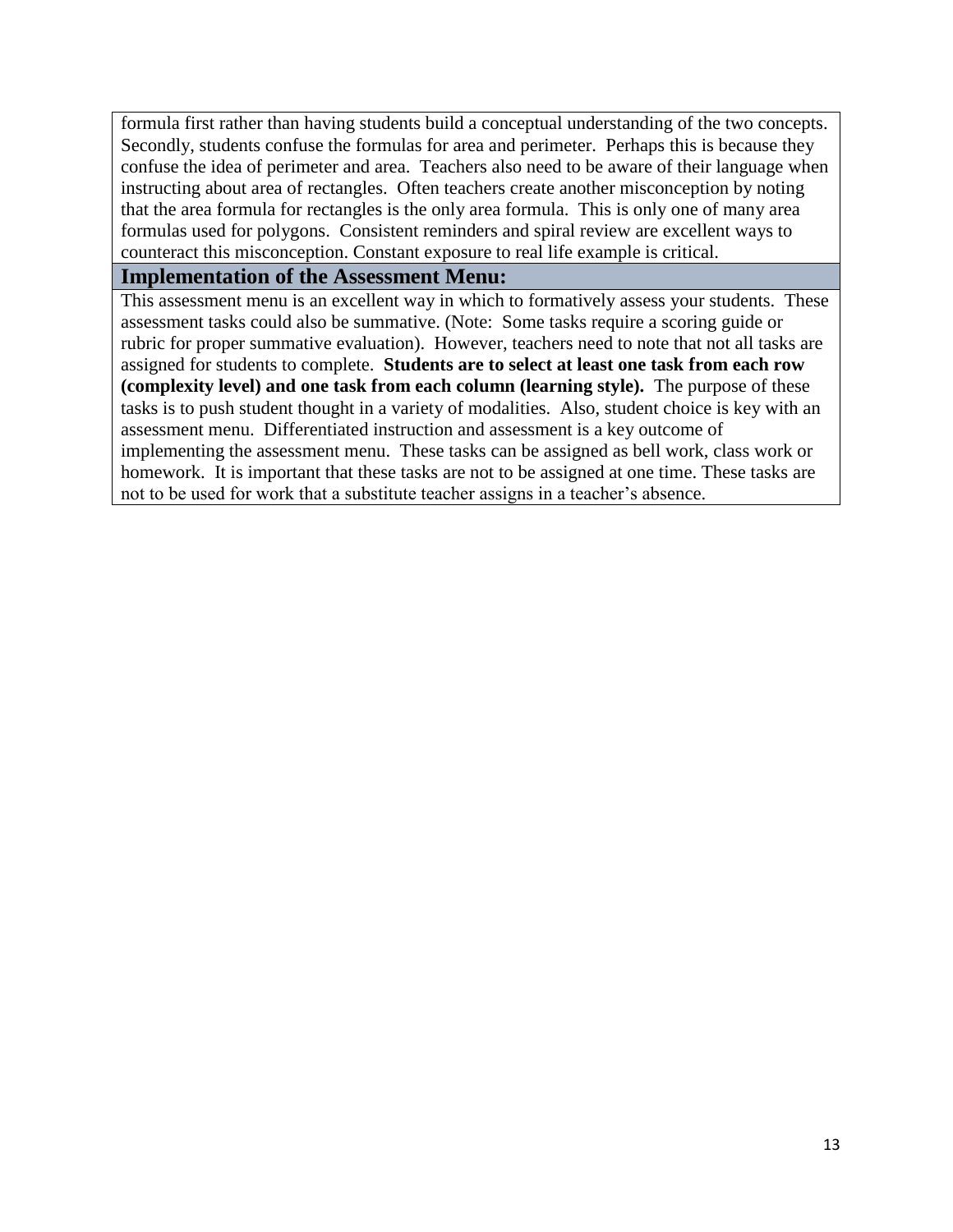# **Assessment Menu: 4.MD.A.3 Area and Perimeter**

| Standard: 4.MD.A.3: Apply the area and perimeter formulas for rectangles in real world and mathematical problems. |  |
|-------------------------------------------------------------------------------------------------------------------|--|
|-------------------------------------------------------------------------------------------------------------------|--|

| Level        | <b>Mastery</b>                                                                                                                                                | Understanding                                                                                                                                                                                                                                                        | <b>Self-Expressive</b>                                                                                                                                                                   | Interpersonal                                                                                                                                                                                                                                            |
|--------------|---------------------------------------------------------------------------------------------------------------------------------------------------------------|----------------------------------------------------------------------------------------------------------------------------------------------------------------------------------------------------------------------------------------------------------------------|------------------------------------------------------------------------------------------------------------------------------------------------------------------------------------------|----------------------------------------------------------------------------------------------------------------------------------------------------------------------------------------------------------------------------------------------------------|
| $\mathbf{1}$ | Create a chart for 4 vocabulary<br>words you will need to know in<br>order to understand perimeter and<br>area.<br>Definition<br>Visual<br>Word<br>Picture    | Write "A" if you agree with the<br>statement and "D" if you disagree.<br>Show work to prove your answer.<br>8 ft.<br>$2$ ft.<br>The area is $10 \text{ ft}^2$<br>The area is $16 \text{ ft}^2$<br>2.<br>3.<br>The perimeter is 20 ft<br>The perimeter is 10 ft<br>4. | Create a rectangle for which<br>the perimeter is twice the<br>area.                                                                                                                      | Copy the following organizer and fill<br>in the blanks with information about<br>your knowledge of area and<br>perimeter.<br>I know what I know about area and<br>perimeter.<br>First, I know<br>In addition, I know<br>Finally, I know                  |
| 2            | Create a rectangle<br>Use yellow to show the length<br>Use black to show the width<br>Use blue to show the area<br>Use red to show the perimeter<br>$\bullet$ | If the area of the rectangle is 112<br>cm <sup>2</sup> , which of the following<br>perimeters would NOT be correct?<br>A. 44 cm<br>B. 48 cm<br>C. 64 cm<br>D. 116 cm                                                                                                 | List as many dimensions of a<br>quadrilateral that will result<br>in an area of $24 \text{ yds}^2$                                                                                       | Jonah is buying fencing for his dog<br>lot. If the fence cost \$2 a foot which<br>option would be the least expensive?<br>A. Fence to enclose an area of 24 $\text{ft}^2$<br>B. Fence to enclose an area of $16 \text{ ft}^2$<br>Justify your reasoning. |
| 3            | Find the width and perimeter of<br>the figure below:<br>8 in<br>$32$ in <sup>2</sup><br>W                                                                     | If the length of the rectangle is 7<br>feet and the width is twice the<br>length, what is the area?                                                                                                                                                                  | The area of Kendall's garden<br>is 450 feet square. The<br>garden is 9 feet wide. How<br>many feet of fencing will<br>Kendall need to buy to<br>enclose the garden on all four<br>sides? | What else would you like to add to<br>demonstrate your knowledge and<br>understanding of area and perimeter?                                                                                                                                             |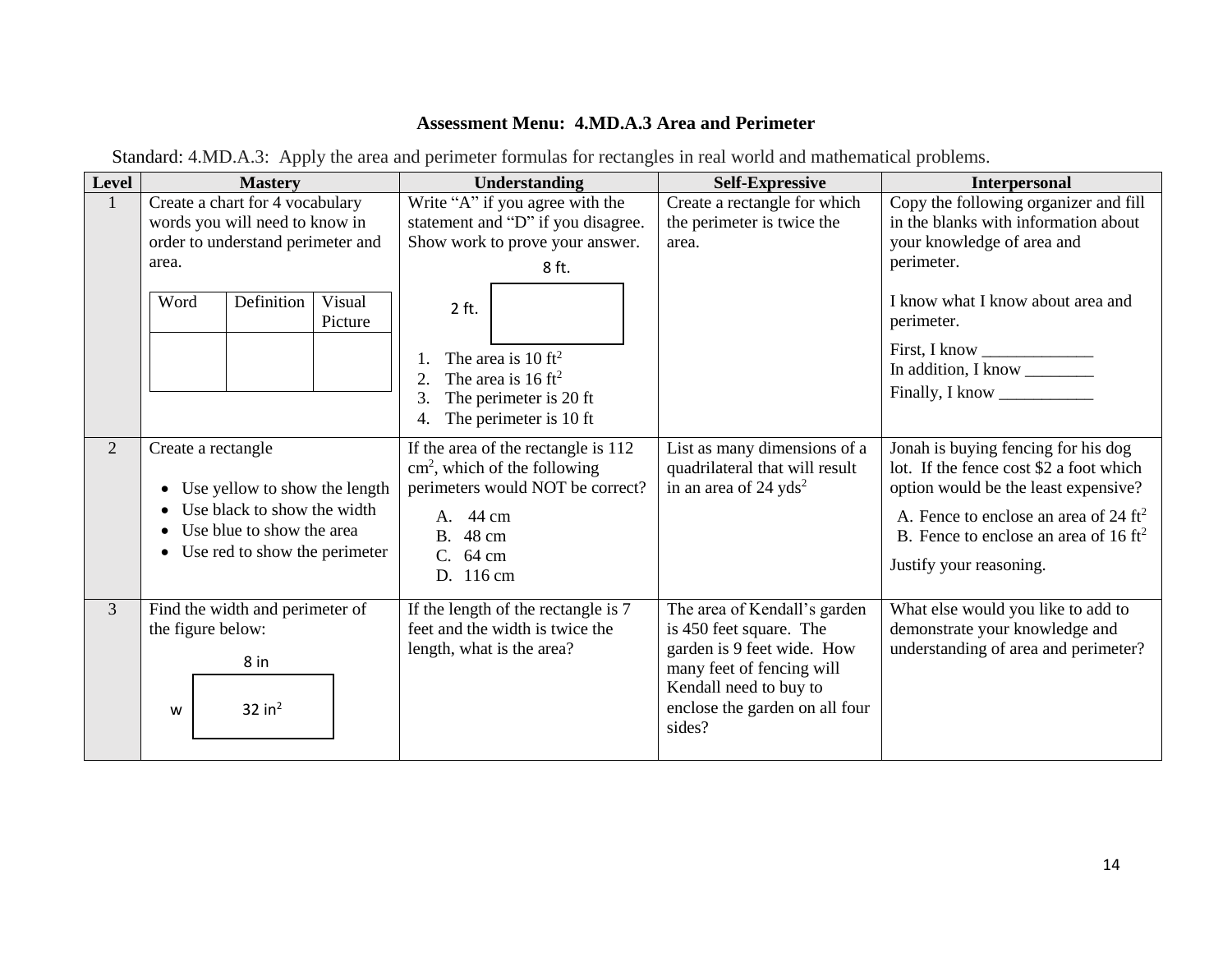#### **Teacher Notes for Assessment Menu:**

#### **5.OA.1 & 2: Order of Operations and Expressions**

#### **Rationale for Assessment Menu:**

This assessment menu focuses on the idea of creating and evaluating numerical expressions using the order of operations. It also focuses on student understanding of how to interpret mathematical symbols and apply the order of operations to simplify expressions. (To what extent do they determine which step to take in first evaluating the expression or offer an explanation that reflects understanding of the order of operations?) The CCSS-M denotes students are "understanding and explaining the steps in the order of operations, the purposes of parentheses, brackets, or braces in numerical expressions, and the difference between numerical expressions and numerical equations". The skill of creating and evaluating numerical expressions is foundational learning in preparation for the Expressions and Equations domain in grades 6–8.

# **Assessment Menu Levels of Complexity Explained:**

The assessment menu utilizes the four learning styles of mastery, understanding, interpersonal and self-expressive. Each learning style has three levels of complexity:

Level One:

Students will list, compare/contrast, think divergently, and prioritize thinking of numerical expressions and the order of operations.

Level Two:

Students will sequence, support/refute with evidence, transform ideas, and reflect through writing.

Level Three:

Students will demonstrate the procedure of evaluating numerical expressions, debate ideas, design a creative product, and act on feelings.

# **CCSS-M Standard(s):**

5. OA.1 Use parentheses, brackets, or braces in numerical expressions, and evaluate expressions with these symbols.

5. OA. 2 Write simple expressions that record calculations with numbers and interpret numerical expressions without evaluating them. *For example, express the calculation "add 8 and 7, then multiply by 2" as 2*  $\times$  *(8 + 7). Recognize that 3*  $\times$  *(18932 + 921) is three times as large as 18932 + 921, without having to calculate the indicated sum or product*.

# **Standards for Mathematical Practice (SMP):**

*The tasks could utilize many of the SMPs. Below are the major SMPs that each task utilizes.* Mastery Task:

*SMP 1: Make Sense of Problems and Persevere in Solving Them*

Students demonstrate a baseline understanding of evaluating expressions using the order of operations. Problems and tasks are presented to students in a variety of ways.

Understanding Tasks:

*SMP 3: Construct viable arguments and critique the reasoning of others*

Students will agree or disagree of presented problems using acquired knowledge throughout the unit of study.

*SMP 7: Look for and make use of structure.*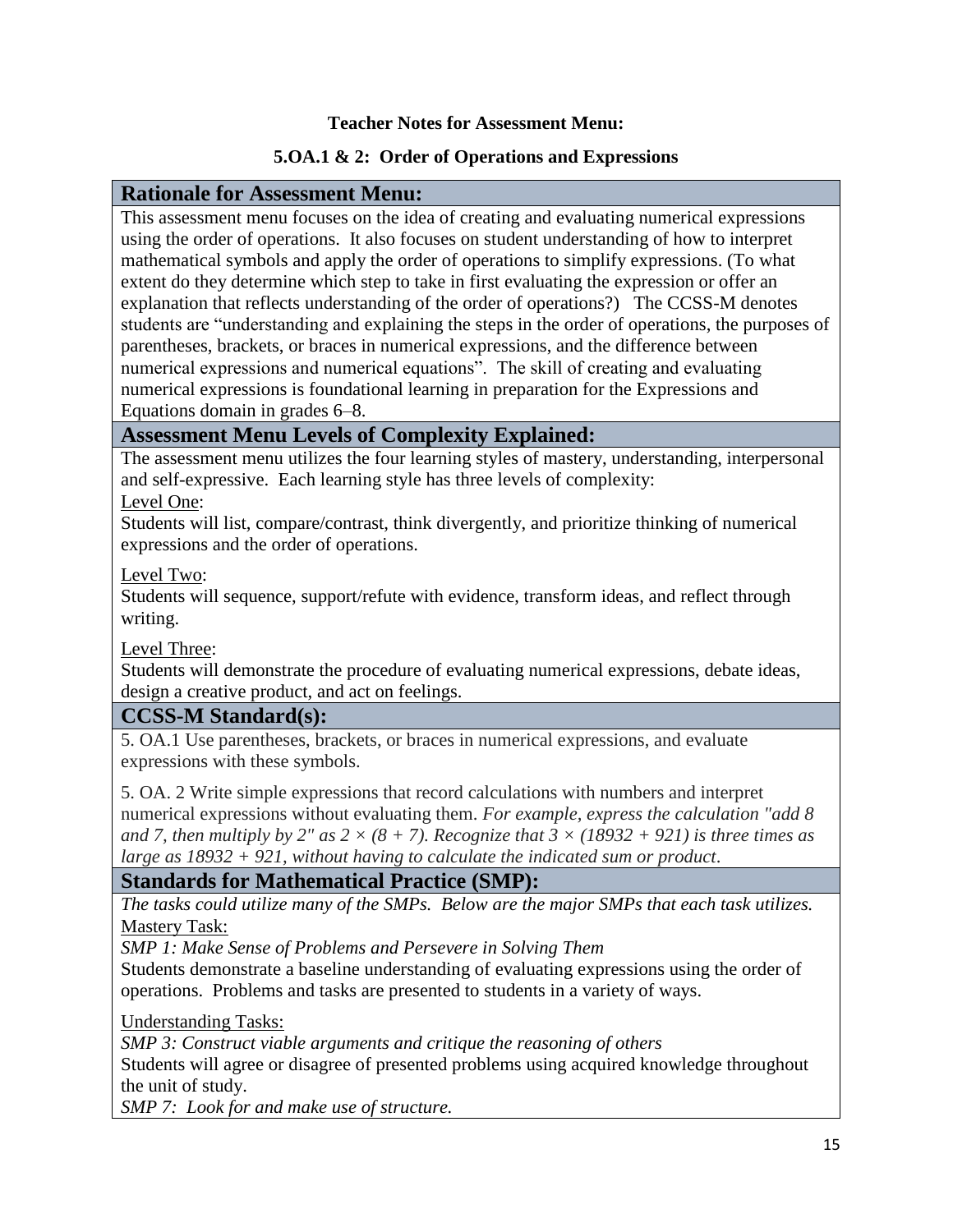Using knowledge of order of operations students will efficiently structure the expressions beginning with the original expression, then solve the problem, and the logical order of working from the expression to the answer.

#### Interpersonal Tasks:

*SMP 1: Make Sense of Problems and Persevere in Solving Them*

Students understand and make sense of the concept of equivalent expressions. Students will need to be able to persevere to solve numerical expressions and match up the equivalent expressions.

#### Self-Expressive Tasks:

#### *SMP 6: Attend to Precision*

Students will use topics such as their ages and favorite numbers to generate numerical expressions. Students will have to use specific vocabulary to create a poem or song to demonstrate knowledge of the order of operations.

#### **Misconceptions:**

This task rotation is designed to aid students in overcoming common misconceptions in working with numerical expressions. Students often evaluate an expression moving left to right, with no consideration of the operations. For example:  $32 \div 4 + 27 \times 3$ . Note: If a student didn't understand the left to right concept of multiply and divide, he/she might try to solve the problem going from left to right. Example: A student is given  $32 \div 4 + 27 \times 3$ . The student may multiply the 27 and 3 before dividing the 32 and 8. That is incorrect. Student should divide first, followed by multiply, and finish with addition. Others will look for the "easy" parts to solve first. Building an understanding that there is a specific ORDER in place is invaluable for students as they move into more difficult algebra standards in the middle grades. Additional focus needs to be placed on the left to right evaluation of multiplication/division and addition/subtraction. Students become locked into the PEMDAS order and frequently forget that the M and D, along with A and S, work LEFT TO RIGHT. For example,  $32 \div 4 \times 27 + 3$ . Students may want to multiply 4 x 27 in the middle before completing the division on the left side.

# **Implementation of the Assessment Menu:**

This assessment menu is an excellent way in which to formatively assess your students. These assessment tasks could also be summative. (Note: Some tasks require a scoring guide or rubric for proper summative evaluation). However, teachers need to note that not all tasks are assigned for students to complete. **Students are to select at least one task from each row (complexity level) and one task from each column (learning style).** The purpose of these tasks is to push student thought in a variety of modalities. Also, student choice is key with an assessment menu. Differentiated instruction and assessment is a key outcome of implementing the assessment menu. These tasks can be assigned as bell work, class work or homework. It is important that these tasks are not to be assigned at one time. These tasks are not to be used for work that a substitute teacher assigns in a teacher's absence.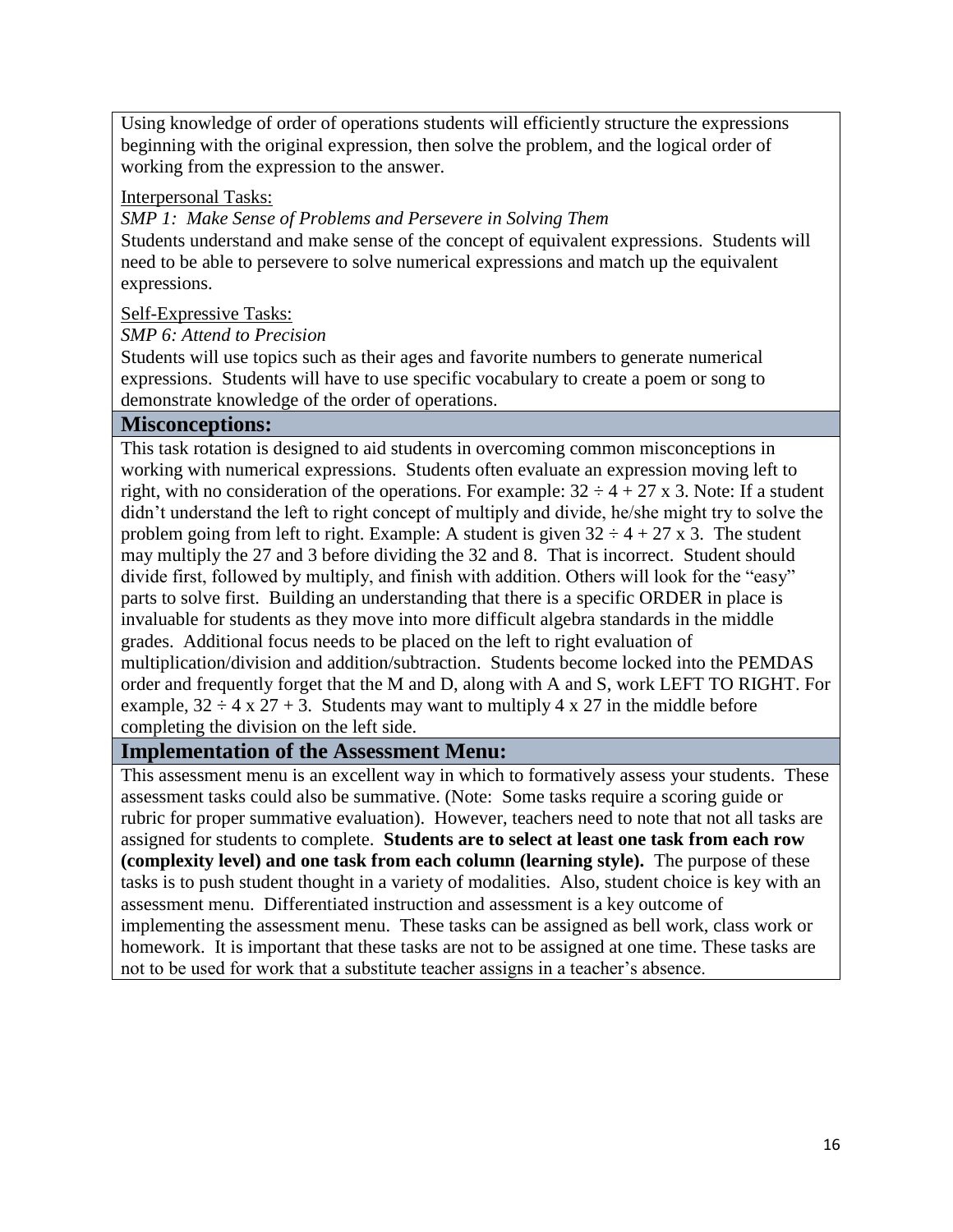# **Assessment Menu**

# **5.OA.1 and 5.OA.2 Order of Operations and Expressions**

| Level          | <b>Mastery</b>                                                                                                                                        | <b>Understanding</b>                                                                                                                                                                                                                                                                                                                                    | <b>Self-Expressive</b>                                                                                                                                                                                                                                                                                  | <b>Interpersonal</b>                                                                                                                                                                                                                                                                                                                                              |
|----------------|-------------------------------------------------------------------------------------------------------------------------------------------------------|---------------------------------------------------------------------------------------------------------------------------------------------------------------------------------------------------------------------------------------------------------------------------------------------------------------------------------------------------------|---------------------------------------------------------------------------------------------------------------------------------------------------------------------------------------------------------------------------------------------------------------------------------------------------------|-------------------------------------------------------------------------------------------------------------------------------------------------------------------------------------------------------------------------------------------------------------------------------------------------------------------------------------------------------------------|
| $\mathbf{1}$   | Create a "fist list" for the order<br>of operations.                                                                                                  | Examine the options below. Read and<br>carefully consider each of the following<br>statements. Place an "A" next to the<br>mathematical statement if you agree<br>with the answer. Place a "D" next to<br>the mathematical statement you<br>disagree with AND correct it.<br>1. $3 + 7x2 = 20$<br>2. $(12 + 3) - 9 + 4 = 10$<br>3. $12 + 15 \div 3 = 9$ | What might the expression be<br>to equal your current age.<br>Make sure to include one of<br>the following: Parentheses,<br>brackets, or braces. Also use at<br>least two of the four<br>operations.                                                                                                    | Copy the following organizer and<br>fill in the blanks with information<br>about your knowledge of the order<br>of operations.<br>I know what I know about the<br>order of operations.<br>First, I know<br>In addition, I know<br>Finally, I know                                                                                                                 |
| $\overline{2}$ | $(24 \times 80) + 24 \times 4 - 2$<br>Identify the order of steps to<br>solve the expression above.<br>1.<br>2.<br>3.<br>$\overline{4}$ .             | Alex solved the following equation:<br>22-7 x $(5-3)=$<br>He used the steps below:<br>$22 - 7x(5-3)$<br>$22 - 7x2$<br>$15 \times 2$<br>30<br>Do you agree or disagree with Alex.<br>Support your answer.                                                                                                                                                | Choose your favorite number<br>between 50-100. Create as<br>many expressions as possible<br>that will equal that number.<br>Create at least 10 expression, 5<br>of which must include<br>parentheses, brackets, or<br>braces. Make sure to use the<br>four operations throughout the<br>10 expressions. | Order of operations can contain<br>many different steps and<br>components such as parentheses,<br>brackets, braces, symbols,<br>exponents, etc.<br>What do you feel is easy for you<br>when doing the order of operations<br>and why do you find it easy?<br>What is difficult for you when<br>doing the order of operations and<br>why do you find it difficult? |
| $\overline{3}$ | Demonstrate how to solve the<br>following by writing each step<br>for the following problem:<br>$8 \times \{16-(23-17)\} + 5$<br>1.<br>2.<br>3.<br>4. | Sara and Max both solved the equation<br>below.<br>$5 + 4 \times (10-8)$<br>Sara says the answer is 18.<br>Max says the answer is 13.<br>Determine who is correct and why?<br>What mistake did the other person<br>make?                                                                                                                                | Create a song or write a poem<br>that would be helpful for<br>others to know the steps of<br>order of operations, and the<br>importance of those steps.                                                                                                                                                 | What else would you like to add to<br>demonstrate your knowledge and<br>understanding of order of<br>operations?                                                                                                                                                                                                                                                  |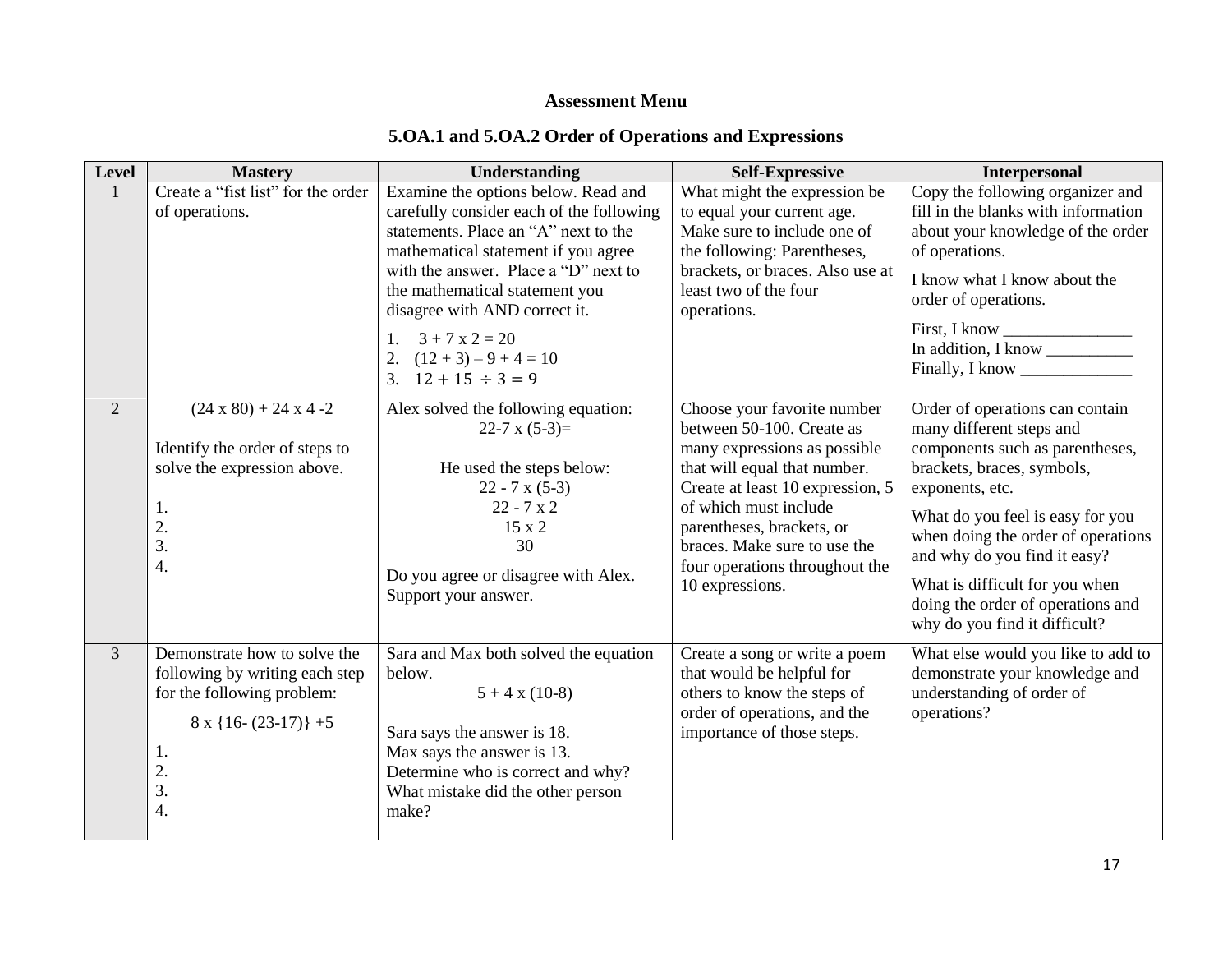#### **Teacher Notes for Assessment Menu:**

# **7. RP.A.2 Proportional vs. Non-Proportional Relationships**

#### **Rationale for Assessment Menu:**

This assessment focuses on idea of comparing not only the difference between proportional and non-proportional relationships, but also how each can be modeled in a variety of representations (graph, table, scenarios and equations). The CCSS-M denotes four critical areas of instructional focus in seventh grade. One of these areas is proportional reasoning, which CCSS-M states students are "developing understanding of and applying proportional relationships". Not only do the CCSS-M require students to think proportionally about percentages and scale drawings, but it states that students must "distinguish proportional relationships from other relationships" along with students should "graph proportional relationships and understand unit rate informally as the measure of the steepness of the related line, called the slope". The skills of interpreting and representing proportional relationships is foundational learning for future of learning of slope and rate of change which is bedrock of algebraic reasoning found in eighth grade and high school mathematics.

#### **Assessment Menu Levels of Complexity Explained:**

The assessment menu utilizes the four learning styles of mastery, understanding, interpersonal and self-expressive. Each learning style has three levels of complexity:

#### Level One:

Assessment tasks are utilized for students to organize, list and represent characteristics of proportional and non-proportional relationships along with their representations.

#### Level Two:

Assessment tasks push students to analyze, reason, explain, classify and compare/contrast characteristics of proportional and non-proportional relationships along with their representations.

#### Level Three:

Assessment tasks provide an opportunity for students to analyze how the characteristics of proportional and non-proportional relationships and representations are seen around them in everyday life. Level Three assessment tasks also push students to create their own representations and graphic organizers to demonstrate how they understand the key characteristics of proportional and non-proportional relationships and representations.

# **CCSS-M Standard(s):**

7. RP.A.2: Recognize and represent proportional relationships between quantities.

[7. RP.A.2.A:](http://www.corestandards.org/Math/Content/7/RP/A/2/a/) Decide whether two quantities are in a proportional relationship, e.g., by testing for equivalent ratios in a table or graphing on a coordinate plane and observing whether the graph is a straight line through the origin.

[7. RP.A.2.B:](http://www.corestandards.org/Math/Content/7/RP/A/2/b/) Identify the constant of proportionality (unit rate) in tables, graphs, equations, diagrams, and verbal descriptions of proportional relationships.

# **Standards for Mathematical Practice (SMP):**

*The tasks could utilize many of the SMPs. Below are the major SMPs that each task utilizes.* Mastery Tasks:

*SMP 4: Model with Mathematics*: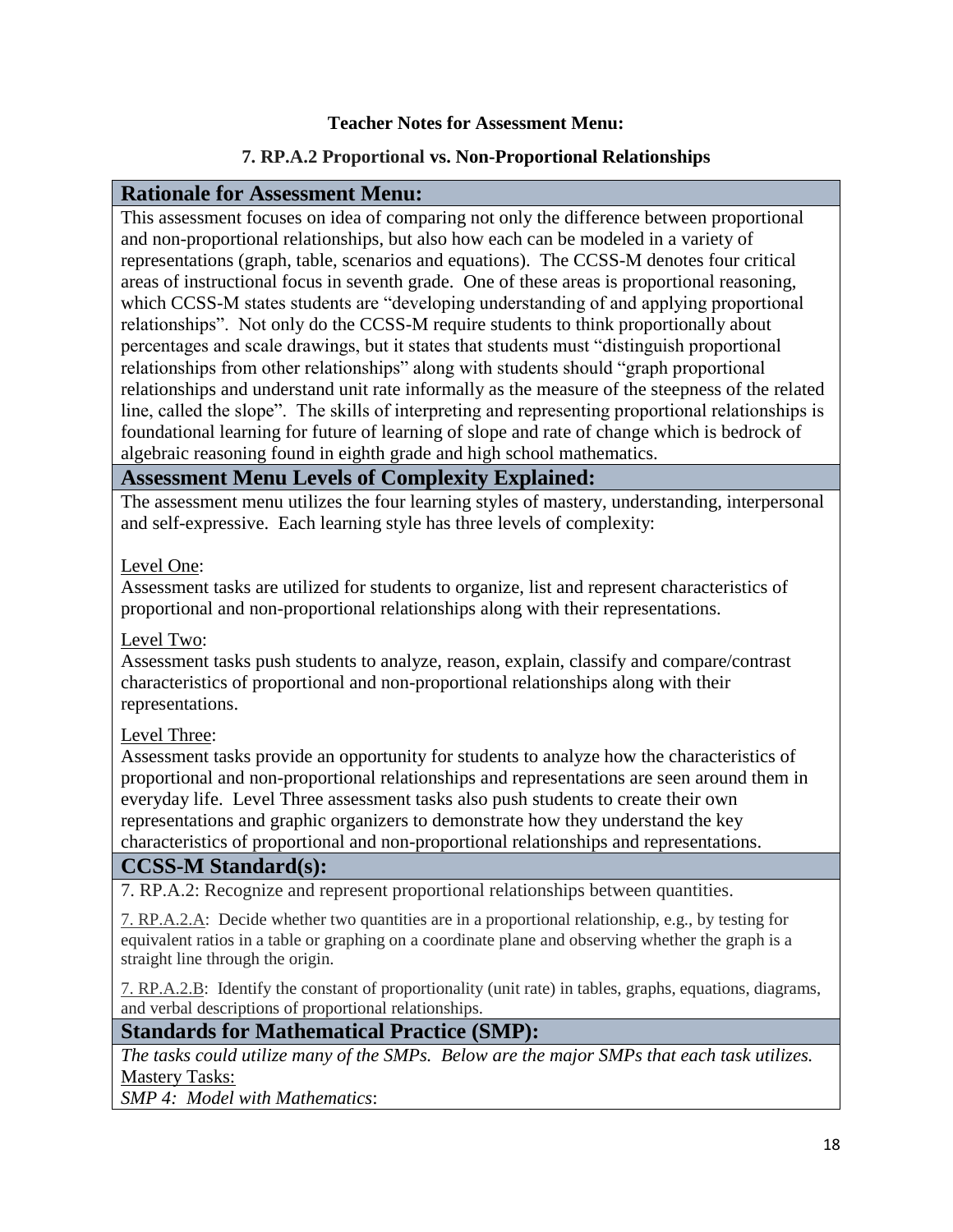The progression of the mastery tasks pushes students to move from listing characteristics of proportional and non-proportional representing them to finding misconceptions in a variety of models.

#### *SMP 6: Attend to Precision*:

Students practice using their vocabulary skills in their explanations for these tasks. They must also examine a variety of representations to determine if they correctly represent either proportional or non-proportional relationships. Students must be aware of how proportionality is represented in a variety of representations.

#### Understanding Tasks:

#### *SMP 2: Reason Abstractly and Quantitatively:*

The progression of understanding tasks provides students opportunities to compare and contrast key characteristics of proportional and non-proportional relationships and their representations. Students must evaluate the validity of statements and create their own organizer of how proportional relationships can be represented in a variety of models.

#### Interpersonal Tasks:

#### *SMP 2: Reason Abstractly and Quantitatively:*

The progression of interpersonal tasks provides students opportunities to reflect on their understanding of the mathematical characteristics of proportional and non-proportional relationships. Students reflect on their own understanding of the characteristics of each. *SMP 6: Attend to Precision:*

Students must show precision in their understanding of proportional and non-proportional reasoning by reflecting on characteristics of each and how it looks in everyday life around them.

#### Self-Expressive Tasks:

#### *SMP 6: Attend to Precision:*

Students must show precision in their understanding of proportional and non-proportional reasoning in order to create a cinquain or write explanation of a real-world examples. Good use of vocabulary will aid them in completion of these tasks.

*SMP 4: Model with Mathematics*:

Students will represent their understanding of both proportional and non-proportional relationships and representations by creating a scenario they see around them along with a corresponding table, graph and equation.

# **Misconceptions:**

This task rotation sets out to help students to debunk misconceptions that arise about proportional and non-proportional relationships. Students often think that if a relationship is linear (meaning increasing or decreasing at the same rate) that it has to be proportional. The fact is that proportionality is defined by a linear relationship that goes through the origin (graphically speaking); has an x-coordinate of 0 in one of their coordinates (in a table); is in the form  $y = kx$  and later  $y = mx$  (in an equation); or does not have a constant value that is added or subtracted to the unit rate (in a scenario). This misconception is confronted throughout this task rotation in practicing vocabulary through knowledge cards and applying it in their explanations throughout many of the tasks. Finally, students showcase their understanding of proportional relationships by applying their mathematical understanding of proportional relationships by to the world around them.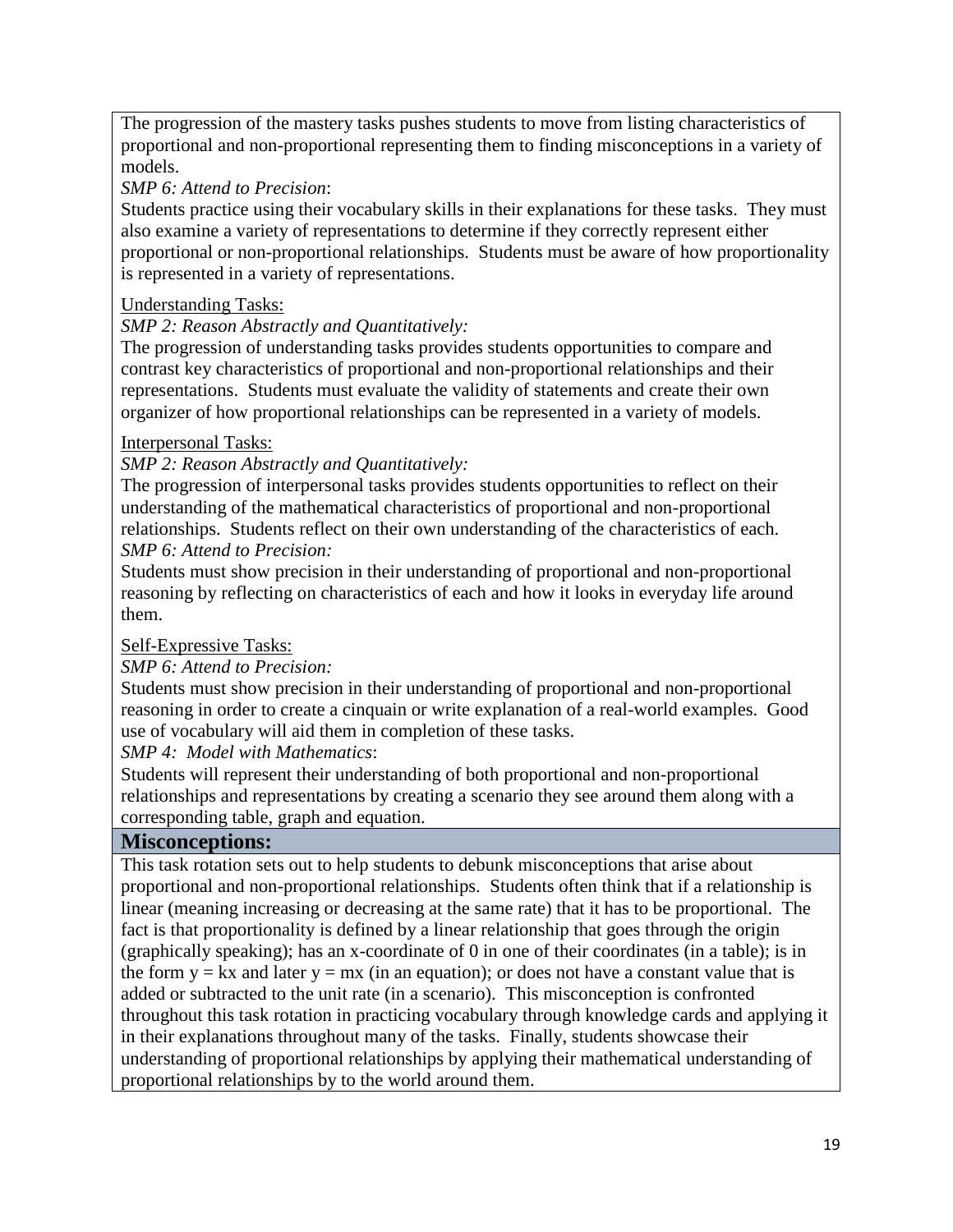#### **Implementation of the Assessment Menu:**

This assessment menu is an excellent way in which to formatively assess your students. These assessment tasks could also be summative. (Note: Some tasks require a scoring guide or rubric for proper summative evaluation). However, teachers need to note that not all tasks are assigned for students to complete. Students are to select at least one task from each row (complexity level) and one task from each column (learning style). The purpose of these tasks is to push student thought in a variety of modalities. Also, student choice is key with an assessment menu. Differentiated instruction and assessment is a key outcome of implementing the assessment menu. These tasks can be assigned as bell work, class work or homework. It is important that these tasks are not to be assigned at one time. These tasks are not to be used for work that a substitute teacher assigns in a teacher's absence.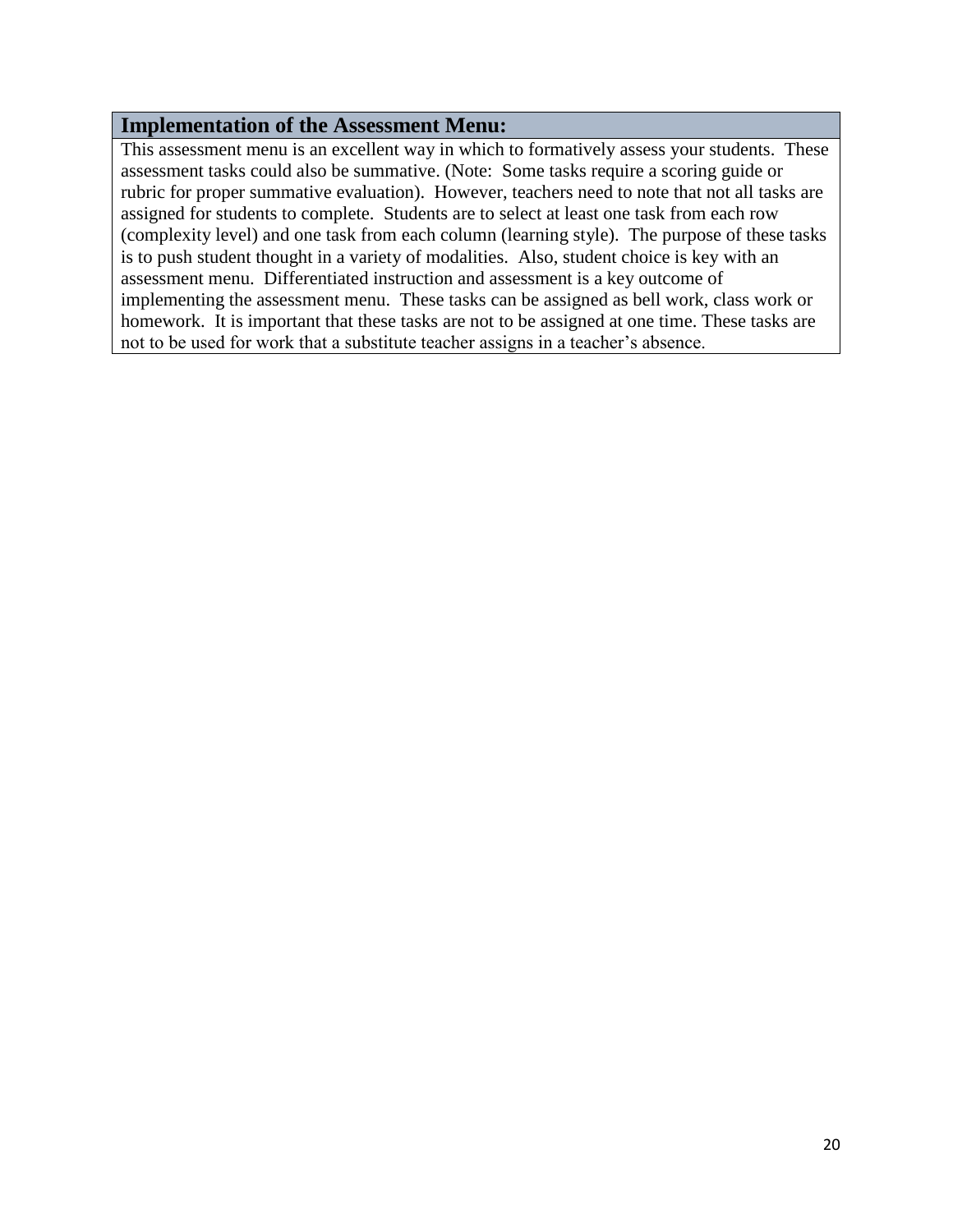#### **Assessment Menu—Proportional vs Non-Proportional Relationships**

Standard 7.RP.A.2: Recognize and represent proportional relationships between quantities.

[7. RP.A.2.A:](http://www.corestandards.org/Math/Content/7/RP/A/2/a/) Decide whether two quantities are in a proportional relationship, e.g., by testing for equivalent ratios in a table or graphing on a coordinate plane and observing whether the graph is a straight line through the origin.

[7. RP.A.2.B:](http://www.corestandards.org/Math/Content/7/RP/A/2/b/) Identify the constant of proportionality (unit rate) in tables, graphs, equations, diagrams, and verbal descriptions of proportional relationships.

#### **Directions: Complete four tasks. You must select at least one task from each row and one task from each column.**

| Level          | <b>Mastery</b>                                                                                                                                                                                                 | Understanding                                                                                                                                                                                                                                                                                                                                                                                                                                                                                                                                                                     | <b>Self-Expressive</b>                                                                                                                                                                                                                                                 | <b>Interpersonal</b>                                                                                                                                                                                                                                                                                                            |
|----------------|----------------------------------------------------------------------------------------------------------------------------------------------------------------------------------------------------------------|-----------------------------------------------------------------------------------------------------------------------------------------------------------------------------------------------------------------------------------------------------------------------------------------------------------------------------------------------------------------------------------------------------------------------------------------------------------------------------------------------------------------------------------------------------------------------------------|------------------------------------------------------------------------------------------------------------------------------------------------------------------------------------------------------------------------------------------------------------------------|---------------------------------------------------------------------------------------------------------------------------------------------------------------------------------------------------------------------------------------------------------------------------------------------------------------------------------|
|                | Choose between proportional<br>relationship or non-<br>proportional relationship.<br>Create a fist list of 5 important<br>characteristics of that<br>relationship.                                             | Group the following representations as<br>proportional or non-proportional<br>relationships. Justify your groupings.<br>Provide the constant of proportionality if<br>applicable.<br>A.<br>$\mathbf X$<br>$\overline{c}$<br>6<br>$\overline{Y}$<br>$\overline{3}$<br>2<br>$\Omega$<br>Β.<br>X<br>3<br>$\overline{2}$<br>$\Omega$<br>Y<br>10<br>20<br>5<br>15<br>$\boldsymbol{\mathrm{X}}$<br>3<br>$\overline{2}$<br>$\Omega$<br>$\overline{Y}$<br>9<br>$\Omega$<br>$\boldsymbol{\Delta}$<br>D.<br>X<br>3<br>8<br>11<br>$\overline{Y}$<br>33<br>24<br>$\mathcal{R}$<br>$\mathbf Q$ | Choose a value between 3<br>and 8 for a constant of<br>proportionality. Represent<br>this constant of<br>proportionality in a graph,<br>table and equation.<br>Identify if your<br>representations demonstrate<br>a proportional or non-<br>proportional relationship. | Copy the following organizer and<br>fill in the blanks with information<br>about your knowledge of<br>proportional relationships.<br>I know what I know about<br>proportional relationships.<br>First, I know<br>In addition, I know<br>Finally, I know                                                                         |
| $\overline{2}$ | Create two tables that have a<br>constant of proportionality of<br>12. One table should exhibit a<br>proportional relationship while<br>the second table should exhibit<br>a non-proportional<br>relationship. | Identify each statement as an Always,<br>Sometimes or Never. Justify your answer<br>through writing or providing examples or<br>counter-examples.<br>Proportional relationships go through the<br>origin whereas non-proportional<br>relationships do not go through the origin.<br>Proportional relationships have a constant<br>2.<br>of proportionality.<br>Non-proportional relationships have a<br>3.<br>constant of proportionality.                                                                                                                                        | Respond to the following<br>idea:<br>What if there were only<br>proportional relationships<br>seen in the real-world?<br>How could life be different?                                                                                                                  | Constant of proportionality is<br>represented multiple ways such as in<br>graphs, equations and tables.<br>Choose one representation above<br>you feel comfortable in determining<br>the constant of proportionality. Why<br>do you find it easy? How do you<br>find the constant of proportionality<br>in that representation? |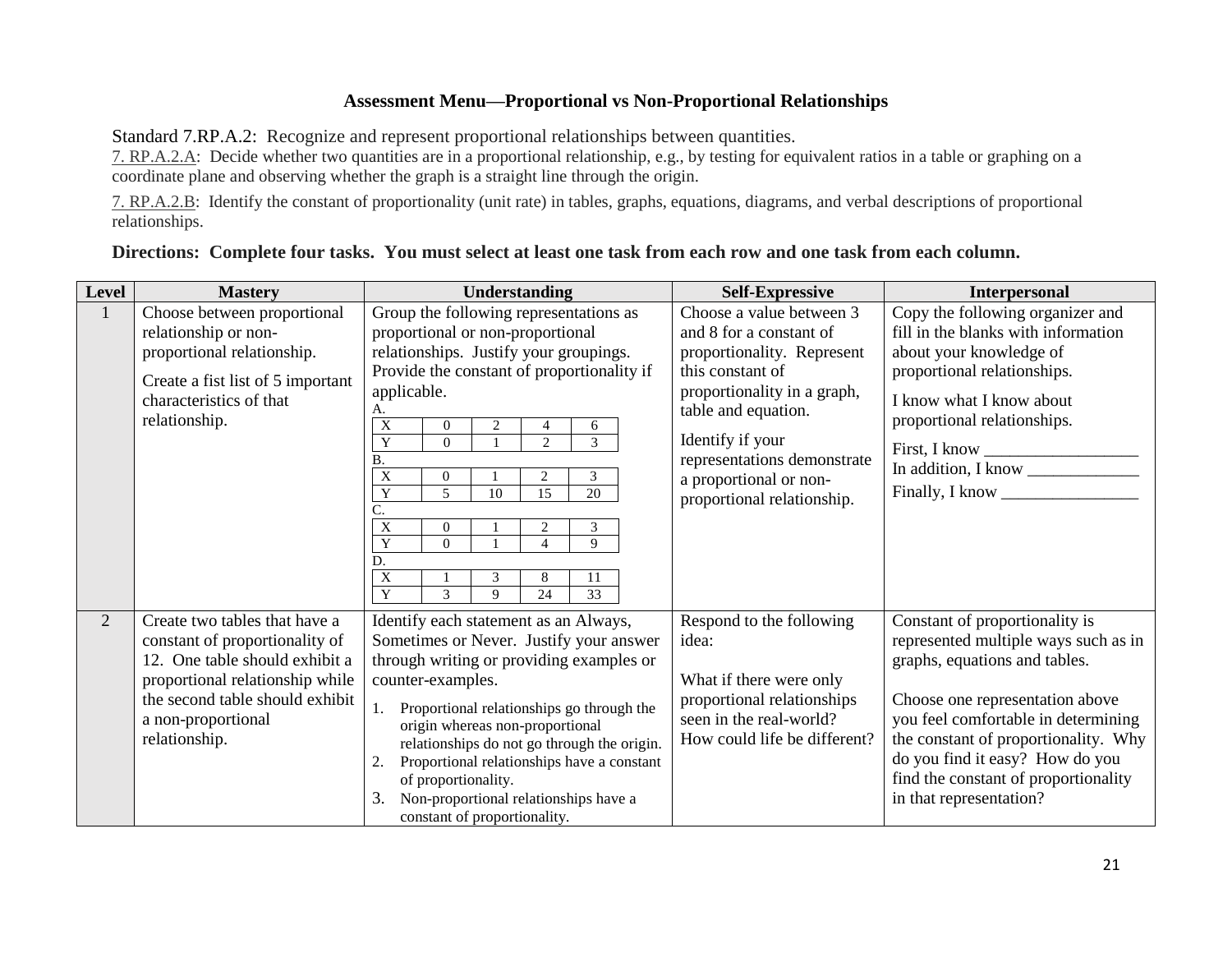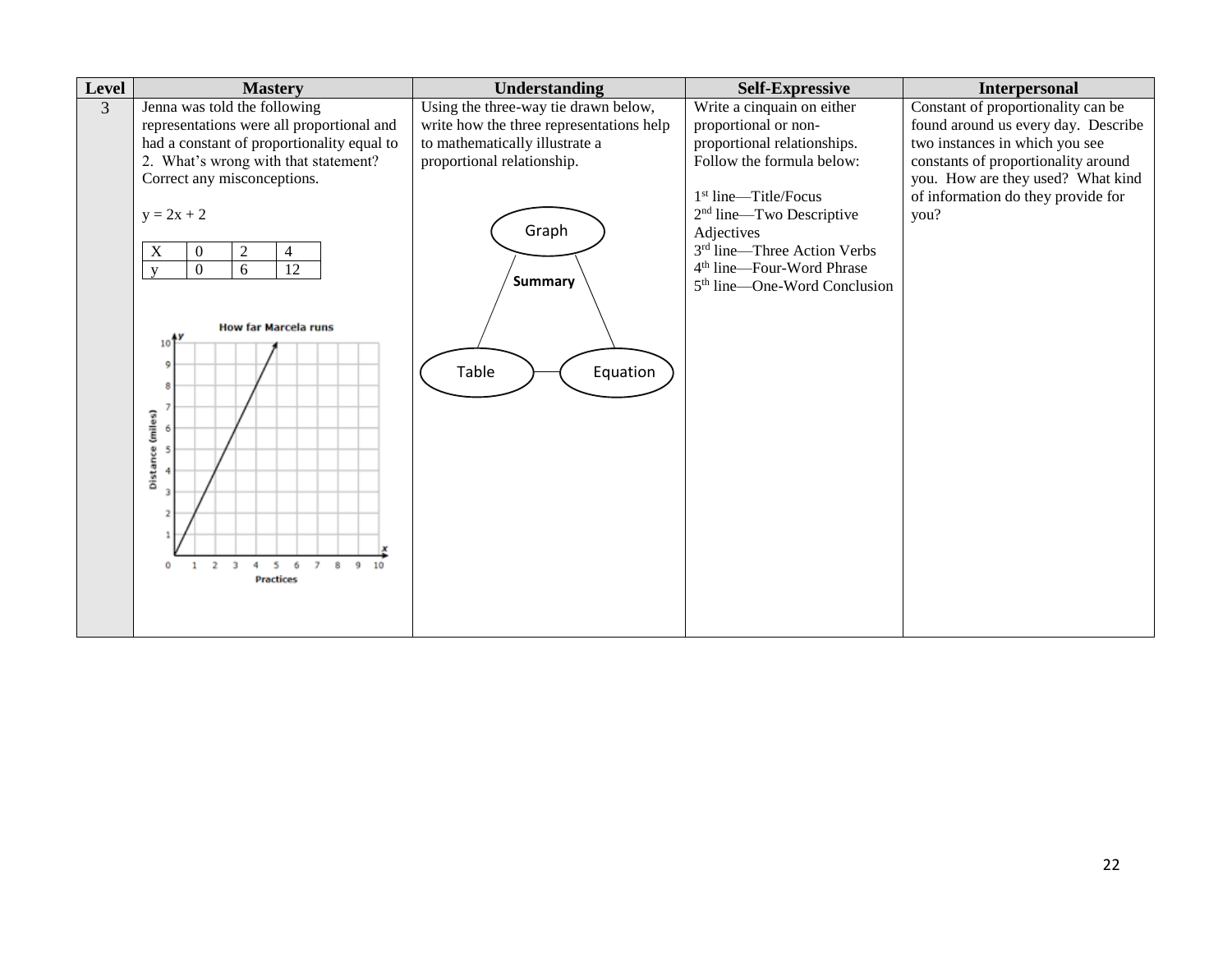#### **Teacher Notes for Assessment Menu:**

#### **8.G.B Pythagorean Theorem**

#### **Rationale for Assessment Menu:**

Pythagorean theorem is a new concept in 8th grade. Students should already know the definition of a right triangle. This assessment menu provides assessment for all three standards involving Pythagorean theorem. Students will show that they understand the proof of the Pythagorean theorem and its converse. They will apply the Pythagorean theorem to determine unknown side lengths in real-world problems. Students will use Pythagorean theorem to find the distance between two points on a coordinate system.

#### **Assessment Menu Levels of Complexity Explained:**

The assessment menu utilizes the four learning styles of mastery, understanding, interpersonal and self-expressive. Each learning style has three levels of complexity:

#### Level One:

The tasks allow students to identify, label and describe right triangles. It also allows them to prioritize what they have learned about Pythagorean theorem.

Level Two:

Level two activities allow students to apply the Pythagorean theorem to solve real-world and mathematical problems.

Level Three:

Students construct proofs and create problems that can be solved using Pythagorean theorem.

#### **CCSS-M Standard(s):**

**8. G.B.6** - Explain a proof of the Pythagorean theorem and its converse.

**8. G.B.7 -** Apply the Pythagorean theorem to determine unknown side lengths in right triangles in realworld and mathematical problems in two and three dimensions.

**8. G.B.8** - Apply the Pythagorean theorem to find the distance between two points in a coordinate system.

# **Standards for Mathematical Practice (SMP):**

*The tasks could utilize many of the SMPs. Below are the major SMPs that each task utilizes.* Mastery Tasks:

*SMP 6 Attend to Precision*

These tasks provide students opportunities to show their understanding of the Pythagorean theorem. Students label diagrams using correct terminology, explain the Pythagorean theorem, and determining a missing side length.

Understanding Tasks:

*SMP 1: Make Sense of Problems and Persevere in Solving Them*

The tasks as hand have students making sense of the problems in order to solve. They will have to analyze the information given to identify the unknowns and properly apply the Pythagorean theorem in order to derive an answer.

Interpersonal Tasks:

*SMP 4: Model with Mathematics*

Students will model how to use the Pythagorean theorem by drawing diagrams and writing about real-world scenarios.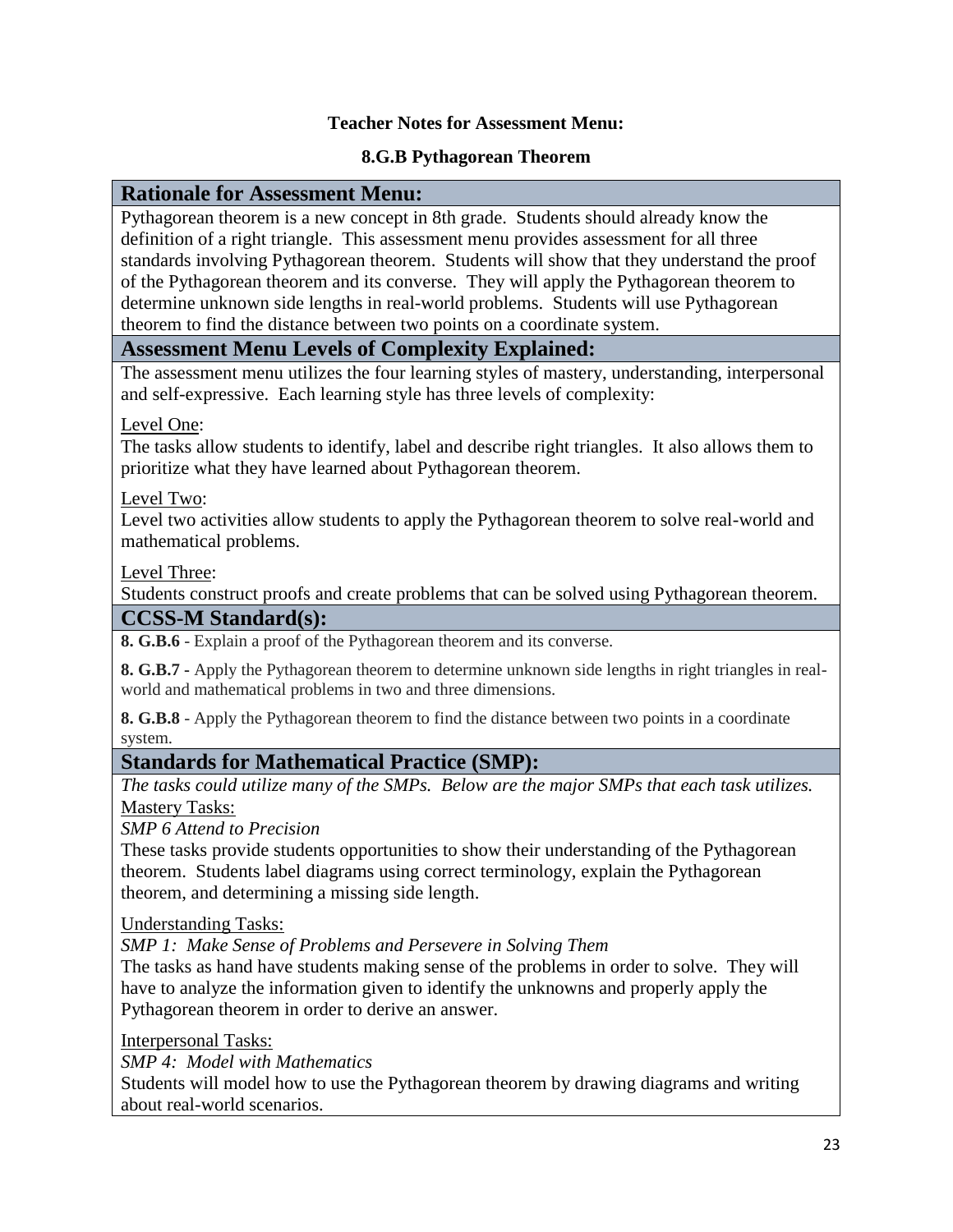Self-Expressive Tasks:

*SMP 2: Reason Abstractly and Quantitatively* 

These tasks will require students to show reasoning and understanding of the converse of the Pythagorean Theorem.

#### **Misconceptions:**

Some common misconceptions when teaching the Pythagorean theorem is often students cannot correctly identify the parts of a right triangle (2 legs "a" and "b" and a hypotenuse "c"). Often students believe that hypotenuse can be found in any triangle, rather than only in a right triangle. Students often forget that the hypotenuse is the longest side of a triangle which is across from the right angle.

#### **Implementation of the Assessment Menu:**

This assessment menu is an excellent way in which to formatively assess your students. These assessment tasks could also be summative. (Note: Some tasks require a scoring guide or rubric for proper summative evaluation). However, teachers need to note that not all tasks are assigned for students to complete. Students are to select at least one task from each row (complexity level) and one task from each column (learning style). The purpose of these tasks is to push student thought in a variety of modalities. Also, student choice is key with an assessment menu. Differentiated instruction and assessment is a key outcome of implementing the assessment menu. These tasks can be assigned as bell work, class work or homework. It is important that these tasks are not to be assigned at one time. These tasks are not to be used for work that a substitute teacher assigns in a teacher's absence.